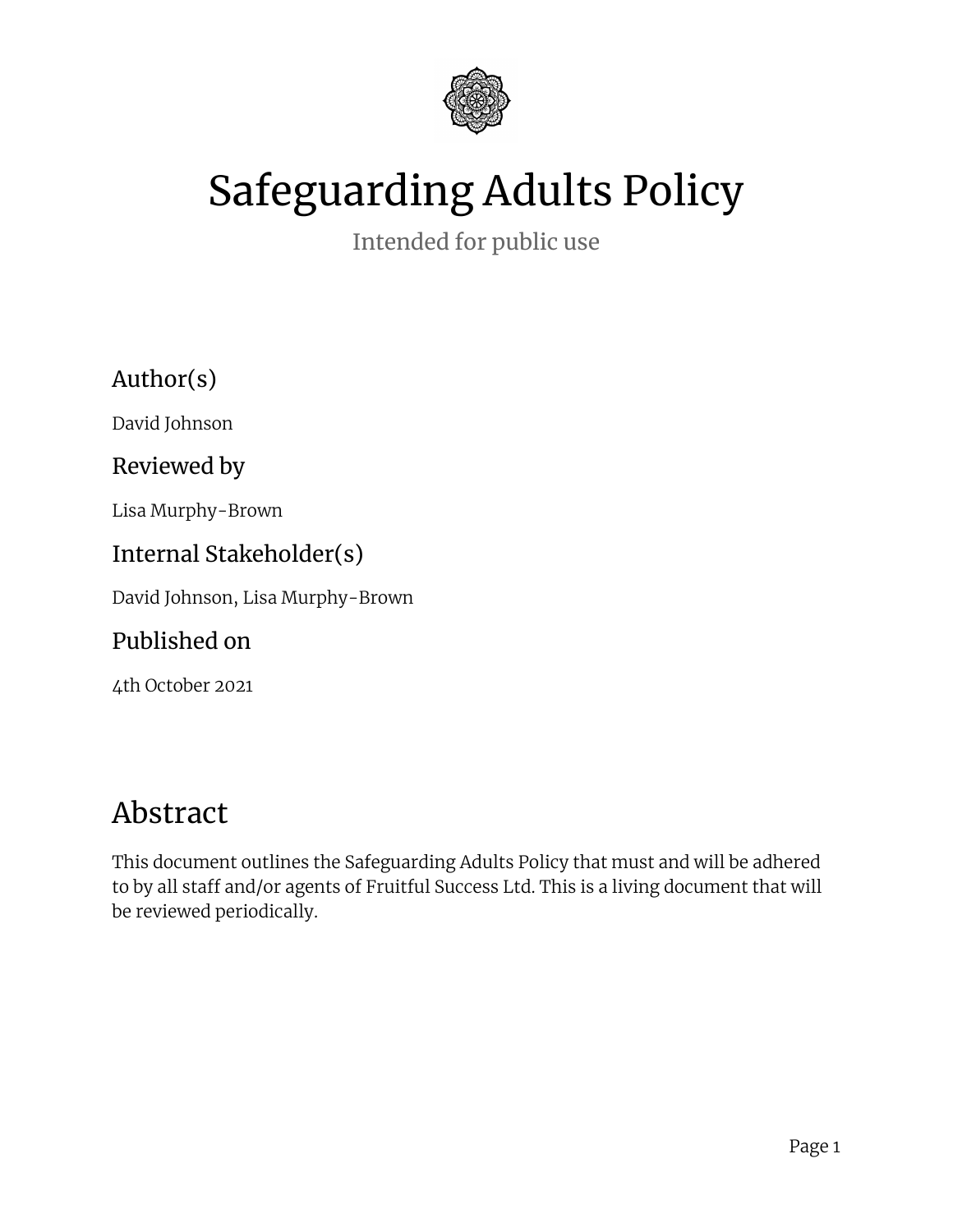

# <span id="page-1-0"></span>Reference(s)

| Document/Url                                                                                              | Description                                                  |
|-----------------------------------------------------------------------------------------------------------|--------------------------------------------------------------|
| https://www.legislation.gov.uk/ukpga/20<br>14/23/contents/enacted                                         | Care Act 2014                                                |
| https://www.legislation.gov.uk/ukpga/20<br>12/9/contents/enacted                                          | Protection of Freedoms Act 2012                              |
| https://www.gov.uk/government/publica<br>tions/domestic-violence-crime-and-vic<br>tims-amendment-act-2012 | Domestic Violence, Crime and Victims<br>(Amendment) Act 2012 |
| https://www.legislation.gov.uk/ukpga/20<br>10/15/contents                                                 | The Equality Act 2010                                        |
| https://www.legislation.gov.uk/ukpga/20<br>06/47/contents                                                 | The Safeguarding Vulnerable Groups Act<br>2006               |
| https://www.legislation.gov.uk/ukpga/20<br>05/9/contents                                                  | Mental Capacity Act 2005                                     |
| https://www.legislation.gov.uk/ukpga/20<br>03/42/contents                                                 | Sexual Offences Act 2003                                     |
| https://www.legislation.gov.uk/ukpga/19<br>98/42/contents                                                 | The Human Rights Act 1998                                    |
| https://www.legislation.gov.uk/ukpga/20<br>18/12/contents/enacted                                         | The Data Protection Act 2018                                 |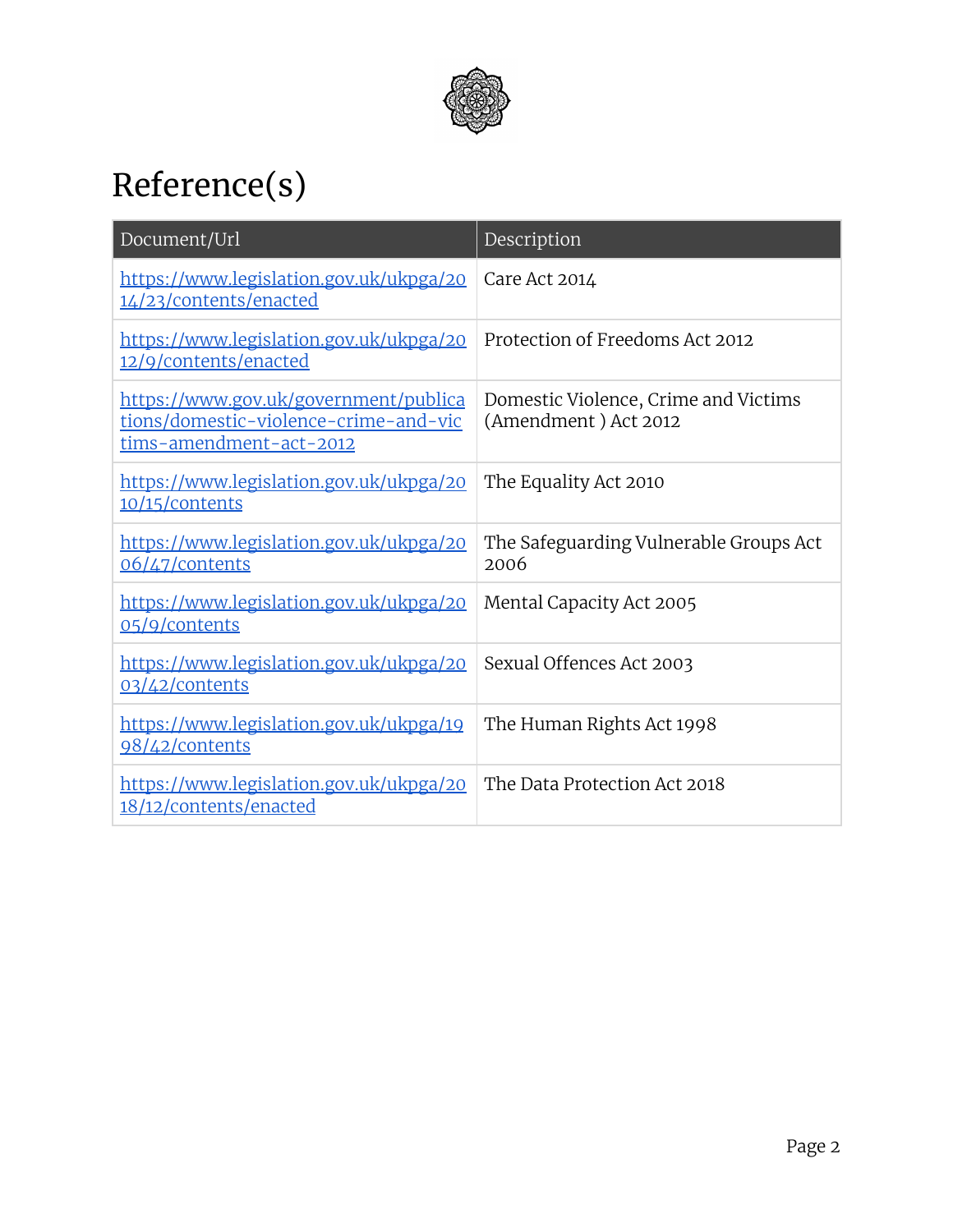

# Table of Contents

| Reference(s)                                                                      | $\overline{2}$ |
|-----------------------------------------------------------------------------------|----------------|
| Introduction                                                                      | 5              |
| Purpose of this policy                                                            | 5              |
| Setting the context                                                               | 5              |
| Terminology used in this document                                                 | 5              |
| Policy                                                                            | 7              |
| Key principles of the Policy                                                      | 7              |
| The Six Principles of Adult Safeguarding                                          | 7              |
| Guidance and Legislation                                                          | 8              |
| Policy Statement                                                                  | 8              |
| Adoption of this policy                                                           | 8              |
| Review                                                                            | 9              |
| Roles and Responsibilities                                                        | 9              |
| General Responsibilities of Fruitful Success Ltd                                  | 9              |
| Roles and responsibilities of the Fruitful Success Ltd Board of Management        | 10             |
| Roles and responsibilities of the Senior Management Team                          | 10             |
| Roles and responsibilities of the Designated Safeguarding Officer                 | 11             |
| Roles and responsibilities of Staff                                               | 11             |
| Roles and responsibilities of the Board of Management Safeguarding Champion<br>12 |                |
| Procedures                                                                        | 13             |
| Recruitment, Deployment and Training of Staff                                     | 13             |
| <b>Staff Recruitment</b>                                                          | 13             |
| Pre-employment Interview                                                          | 13             |
| <b>Induction and Training</b>                                                     | 13             |
|                                                                                   |                |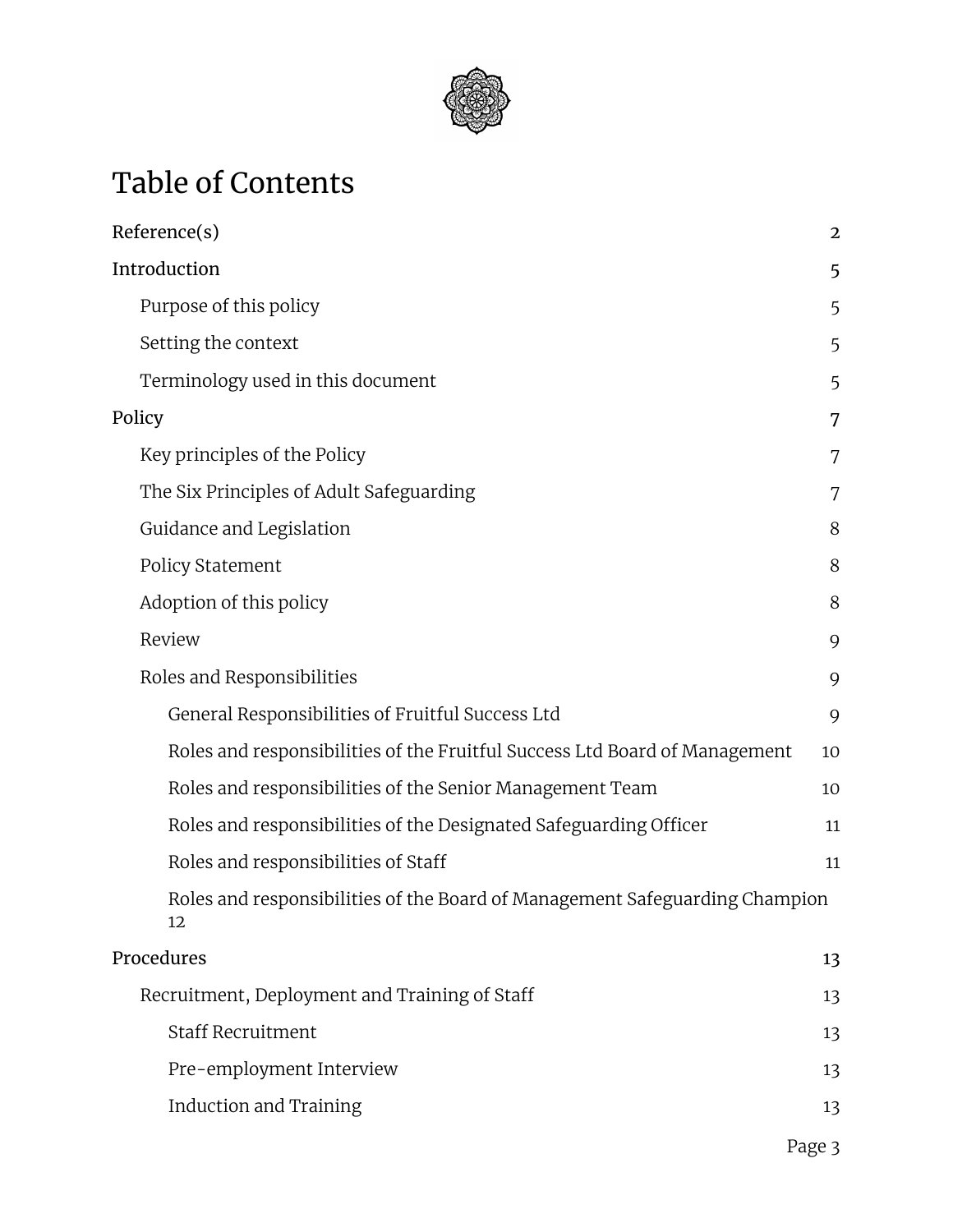

| Mentoring and Review                                               | 15 |
|--------------------------------------------------------------------|----|
| Recognition of Abuse and Poor Practise                             | 15 |
| Abuse                                                              | 15 |
| Types of Abuse and Neglect                                         | 16 |
| Signs and indicators of Abuse and Neglect                          | 18 |
| Responding to concerns                                             | 19 |
| General Response                                                   | 19 |
| Staff response to disclosure, complaint or concern                 | 20 |
| Confidentiality and storage of information                         | 20 |
| Responding to suspicions about staff                               | 21 |
| Responding to allegations against staff                            | 21 |
| Support for the reporter of suspected abuse                        | 22 |
| Types of investigation                                             | 22 |
| Allegations of previous abuse                                      | 22 |
| Appendix 1 - Useful Contacts                                       | 23 |
| Fruitful Success Ltd Safeguarding Contacts                         | 23 |
| Other useful contacts                                              | 23 |
| Appendix 2 - Dealing with concerns and disclosure for Staff        | 24 |
| Appendix 3 - Dealing with safeguarding calls or messages for Staff | 25 |
| Received by telephone or verbally                                  | 25 |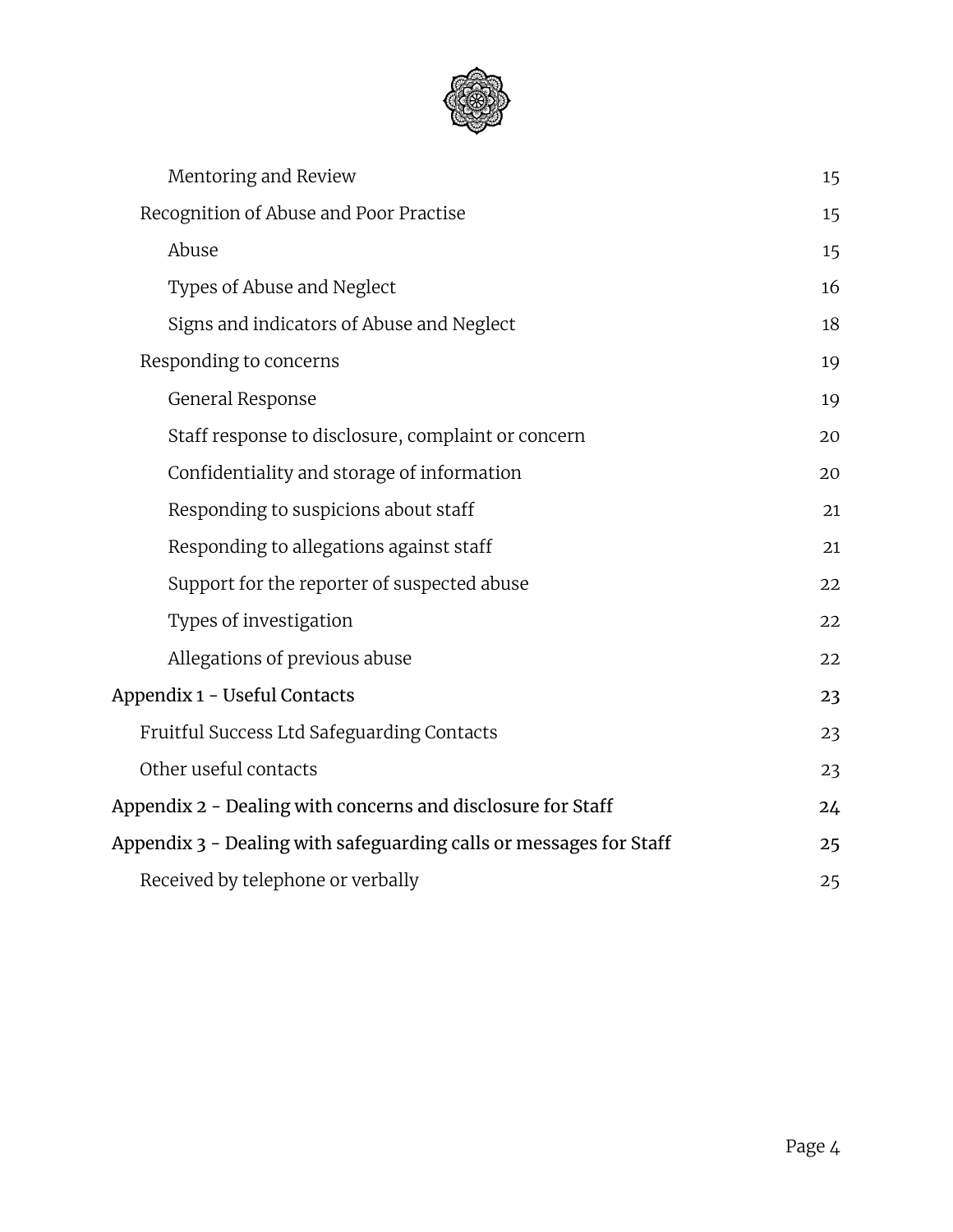

# <span id="page-4-1"></span><span id="page-4-0"></span>Introduction Purpose of this policy

Fruitful Success Ltd has developed and will implement this Safeguarding Adults Policy and associated procedures to:

- Provide guidance for Fruitful Success Ltd staff on safeguarding issues, policy and procedures;
- Articulare minimum safeguarding standards when Fruitful Success Ltd works in partnership with other organisations for adults in need of support;
- Provide guidance on safeguarding in specific mental or physical activities.

# <span id="page-4-2"></span>Setting the context

Fruitful Success Ltd is a private company limited by shares and provides the function of offering health and wellbeing services in Southend and further afield. Our specific focus is dealing with stress reduction and management.

Fruitful Success Ltd recognises that these activities often place individuals in a position of trust with significant influence over other people. This document should be used in conjunction with the Southend, Essex & Thurrock (SET) Safeguarding Adult Board SET Safeguarding Adult Guidelines.

Fruitful Success Ltd recognises that local authorities, schools, and other non-statutory services will have their own safeguarding policies.

# <span id="page-4-3"></span>Terminology used in this document

| Classes      | Used to define any mental or physical classes, workshops, or<br>events                                                                                                                                             |
|--------------|--------------------------------------------------------------------------------------------------------------------------------------------------------------------------------------------------------------------|
| DBS Check    | Means a Disclosure and Barring Service Check (the DBS check<br>superseded the CRB check from December 2012 when the<br>Criminal Records Bureau and Independent Safeguarding<br>Authority merged to become the DBS) |
| <b>DSO</b>   | Designated Safeguarding Officer                                                                                                                                                                                    |
| <b>Staff</b> | Staff means anyone working for or on behalf of Fruitful<br>Success Ltd                                                                                                                                             |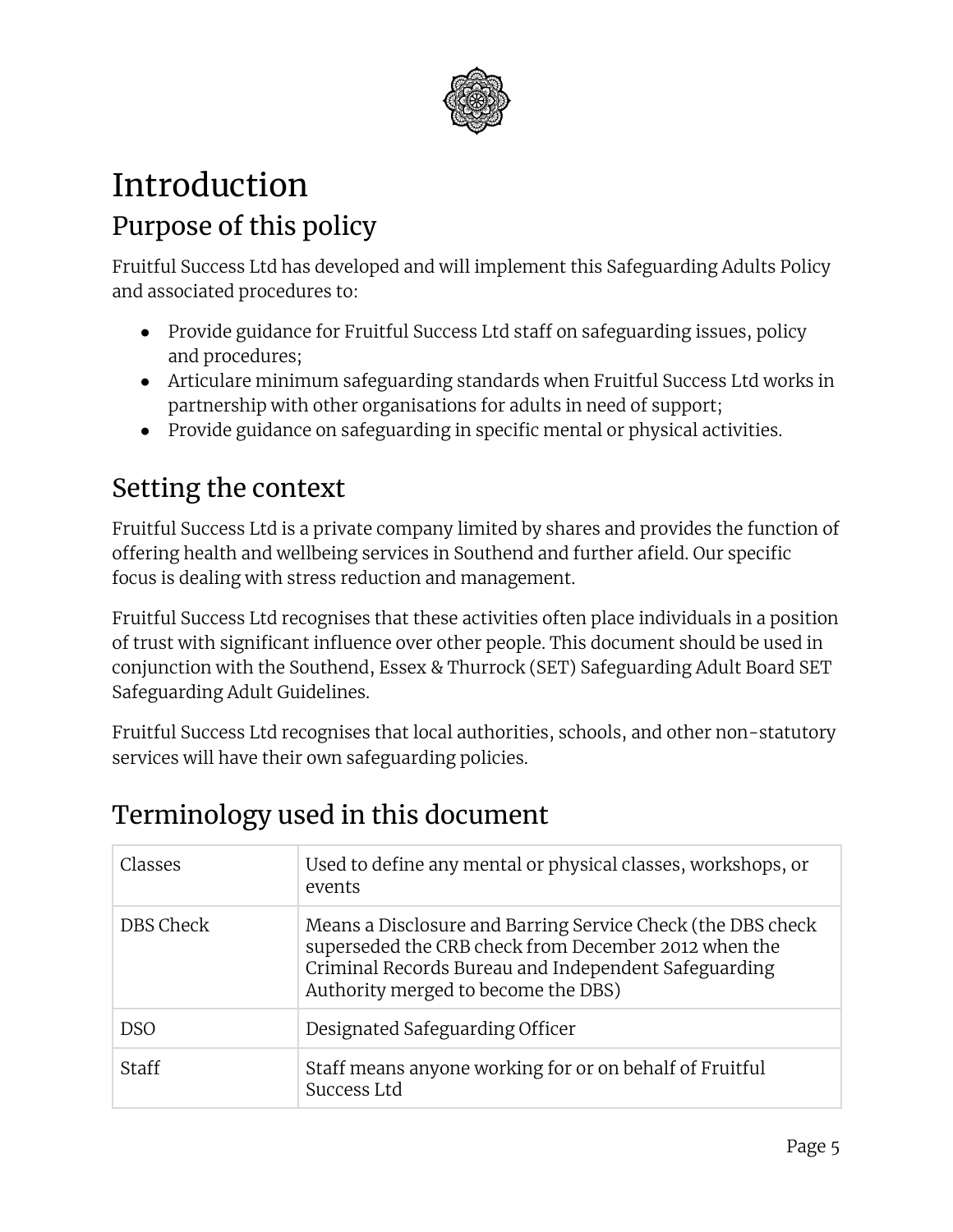

| Adult              | Anyone aged 18 or over                                                                                                                                                                                                                                                                                                                                         |
|--------------------|----------------------------------------------------------------------------------------------------------------------------------------------------------------------------------------------------------------------------------------------------------------------------------------------------------------------------------------------------------------|
| Adult at Risk      | A person aged 18 or over who is in need of care and support,<br>regardless of whether they are receiving them, and because of<br>those needs are unable to protect themselves against abuse or<br>neglect. In recent years there has been a marked shift away<br>from using the term "vulnerable" to describe adults<br>potentially at risk from harm or abuse |
| Adult safeguarding | Protecting a person's right to live in safety, free from abuse<br>and neglect                                                                                                                                                                                                                                                                                  |
| Abuse              | A violation of an individual's human and civil rights by another<br>person or persons                                                                                                                                                                                                                                                                          |
| Capacity           | Refers to the ability to make a decision at a particular time, for<br>example when under considerable stress. The starting<br>assumption must always be that a person has the capacity to<br>make a decision unless it can be established that they lack<br>capacity (MCA 2005)                                                                                |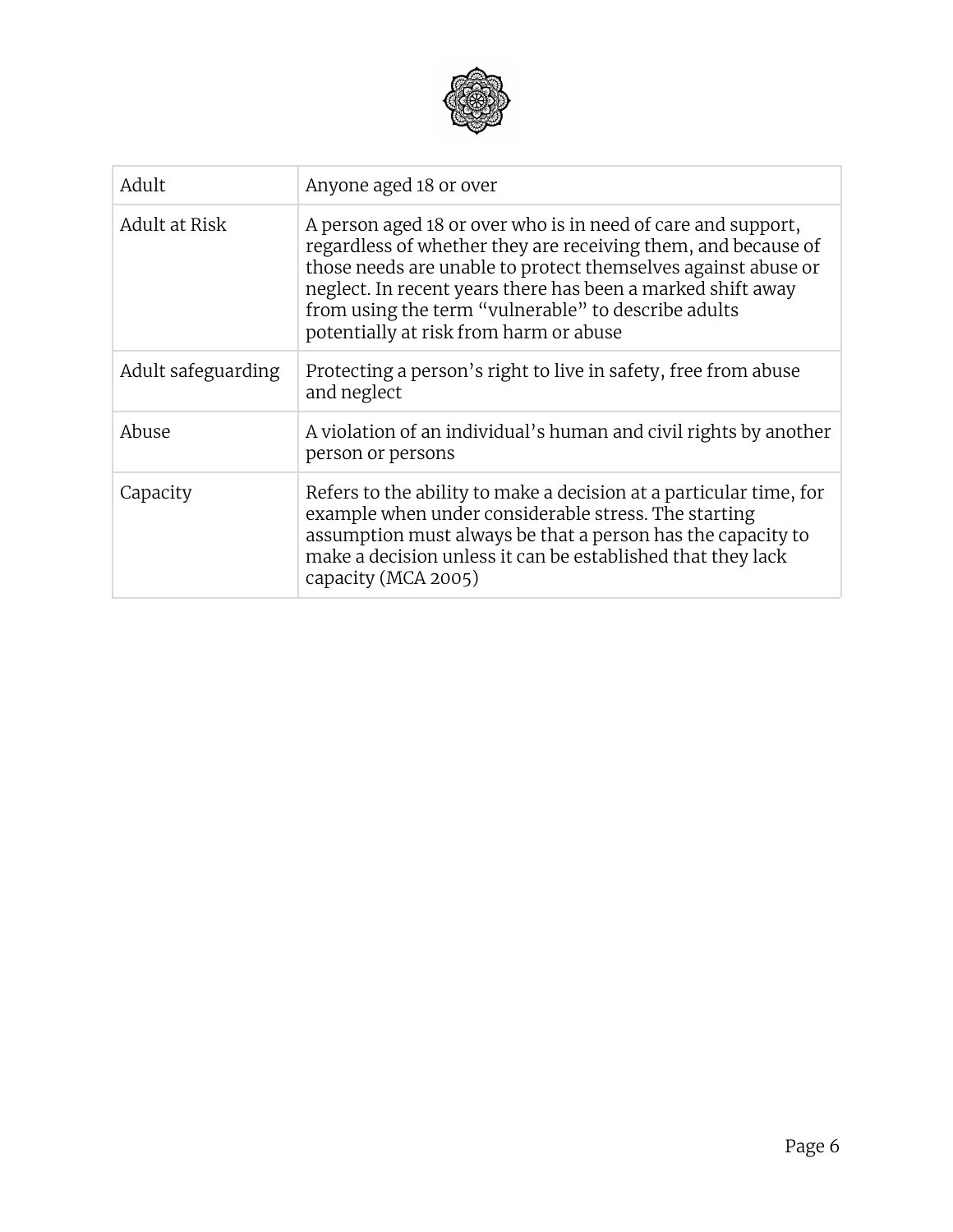

# <span id="page-6-1"></span><span id="page-6-0"></span>1. Policy

# 1.1. Key principles of the Policy

- Everyone who participates in our classes is entitled to experience a safe and supportive environment.
- The welfare and safety of those participating in any classes organised by, or in association with, Fruitful Success Ltd is paramount.
- All people have the right to protection from abuse and the right to be treated with dignity and respect irrespective of their age, gender status, culture, disability, language, racial origin, ethnicity, religious belief, marital status and sexual orientation.
- We recognise that ability and disability can change over time and that some adults may be additionally vulnerable to abuse, for example those who have a dependency on others or have different communication needs.
- We recognise that a disabled adult may or may not identify themselves or be identified as an adult "at risk".
- Partners can expect that all suspicions and allegations of abuse or poor practise will be taken seriously by Fruitful Success Ltd, and responded to swiftly and appropriately.
- Fruitful Success Ltd recognises the role and responsibilities of other partners and agencies in safeguarding adults and is committed to complying with their procedures where relevant and applicable.
- Confidentiality will be upheld in line with data protection legislation, including the Data Protection Act 1998, the Human Rights Act 2000, and the Freedom of Information Act 2004.
- All staff shall have recourse against any allegation made against them and be supported if they report a concern.
- This policy will be promoted to all relevant parties and be freely available from the Fruitful Success Ltd website.
- This policy and it's procedures are mandatory for all staff.

# <span id="page-6-2"></span>1.2. The Six Principles of Adult Safeguarding

The Care Act sets out the following principles that should underpin safeguarding of adults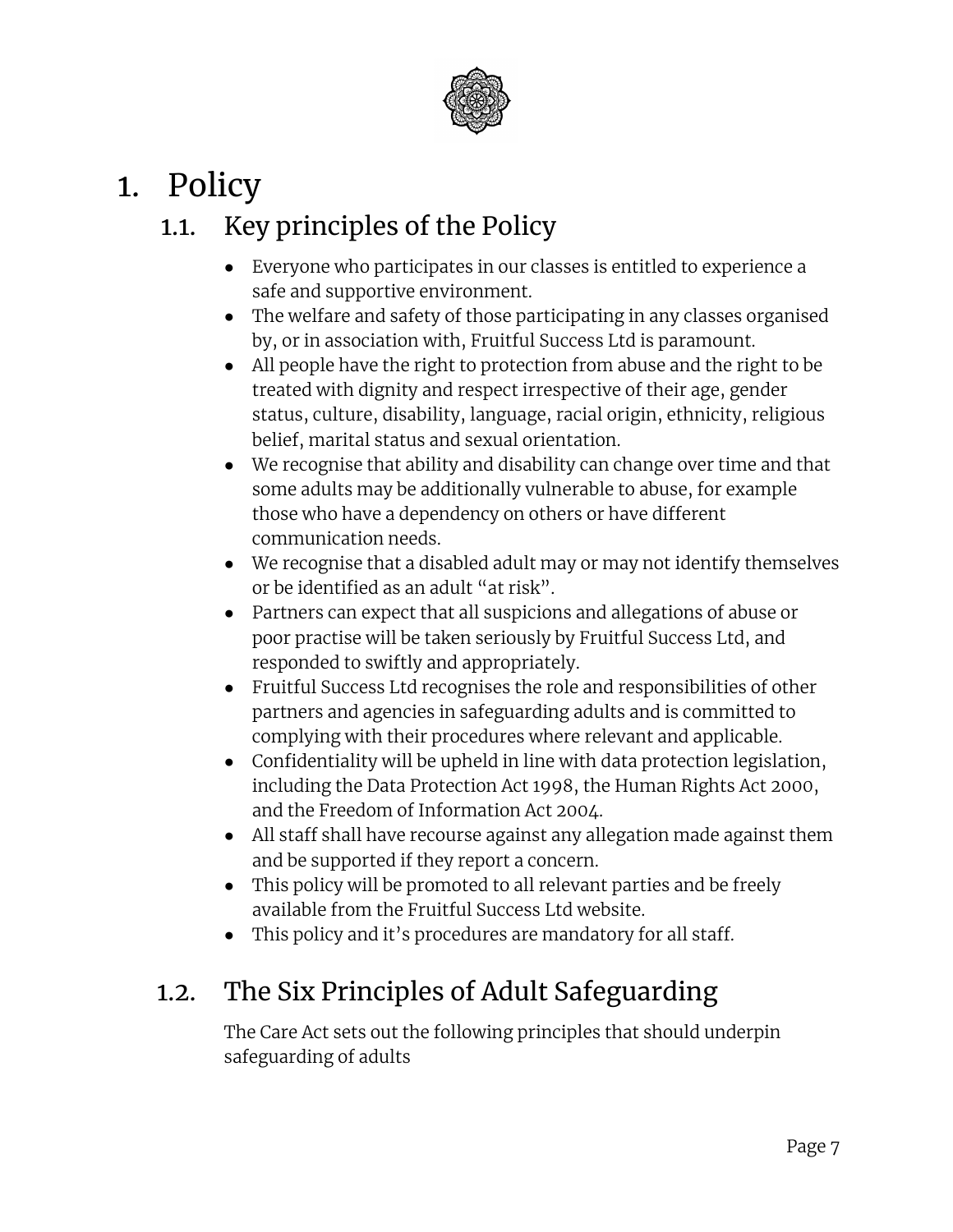

- **● Empowerment** People being supported and encouraged to make their own decisions, and informed consent.
- **● Prevention** It is better to take action before harm occurs.
- **● Proportionality** The least intrusive response appropriate to the risk prevented.
- **● Protection** Support and representation for those in greatest need.
- **● Partnership** Local solutions through services working with their communities. Communities have a part to play in preventing, detecting and reporting neglect and abuse.
- **● Accountability** Accountability and transparency in delivering safeguarding.

# <span id="page-7-0"></span>1.3. Guidance and Legislation

The practises and procedures in this policy are based on the principles contained within the UK and legislation and government guidance, and have been developed to complement the Safeguarding Adults Boards policy and procedures, and take the following into consideration:

- The Care Act 2014
- The Protection of Freedoms Act 2012
- Domestic Violence, Crime and Victims (Amendment) Act 2012
- The Equality Act 2010
- The Safeguarding Vulnerable Groups Act 2006
- Mental Capacity Act 2005
- Sexual Offences Act 2003
- The Human Rights Act 1998
- The Data Protection Act 2018

# <span id="page-7-1"></span>1.4. Policy Statement

Fruitful Success Ltd believes that all people have the right to take part in classes and activities free from harm and abuse.

# <span id="page-7-2"></span>1.5. Adoption of this policy

The Fruitful Success Ltd Safeguarding Policy was formally approved and adopted by the Fruitful Success Ltd Board of Management on 04/10/2021.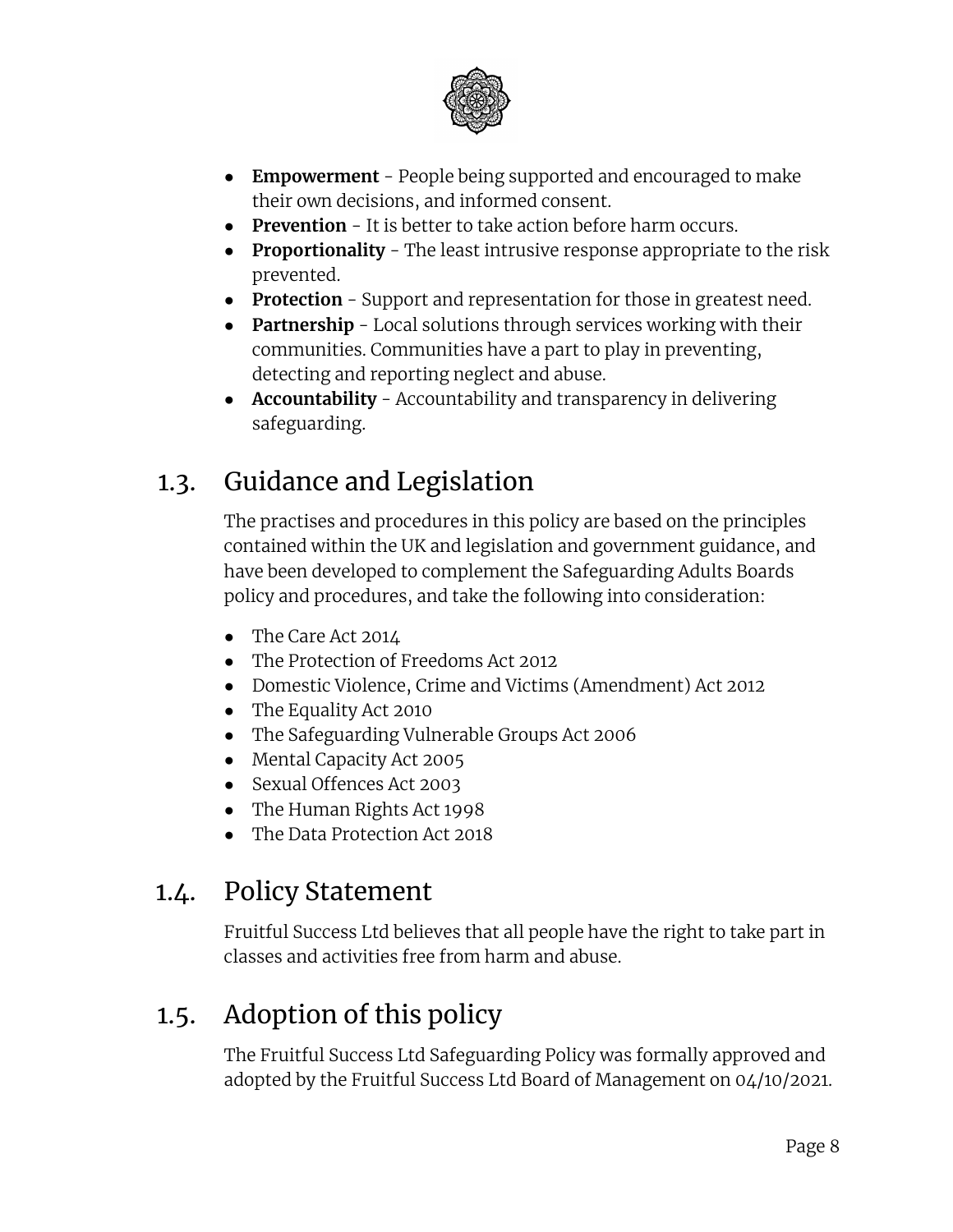

### <span id="page-8-0"></span>1.6. Review

Fruitful Success Ltd Safeguarding Policies and associated procedures will be reviewed annually, or if there is an incident and intermediate review as a result of learning from this, or if there is a change in legislation or government guidance which requires an immediate review.

The Fruitful Success Ltd Safeguarding Action Plan will also be reviewed on an annual basis at the start of each calendar year. The review will be signed off by the Fruitful Success Ltd Director. The review will include, but not be limited to:

- Ensuring that the documentation reflects the organisation's role, current legislation and government guidance;
- Compliance with the recruitment, induction and training processes;
- Currency of any relevant training and DBS checks required;
- Examination of reported and recorded cases;
- Efficiency of communication about the policy to all partners and staff.

# <span id="page-8-2"></span><span id="page-8-1"></span>1.7. Roles and Responsibilities

#### 1.7.1. General Responsibilities of Fruitful Success Ltd

Fruitful Success Ltd is committed to safeguarding and promoting the welfare of all people whilst they are engaged in any activity provided by, or through, Fruitful Success Ltd.

Fruitful Success Ltd will endeavour to do this by:

- Leading on the production, implementation, monitoring and review of this policy and the accompanying procedures;
- Ensuring that all staff are clear on their role in safeguarding and promoting welfare;
- Ensuring that all staff are appropriately selected, trained and supervised;
- Ensuring that the inclusion of adequate safeguarding arrangements is a key element of all partnership agreements.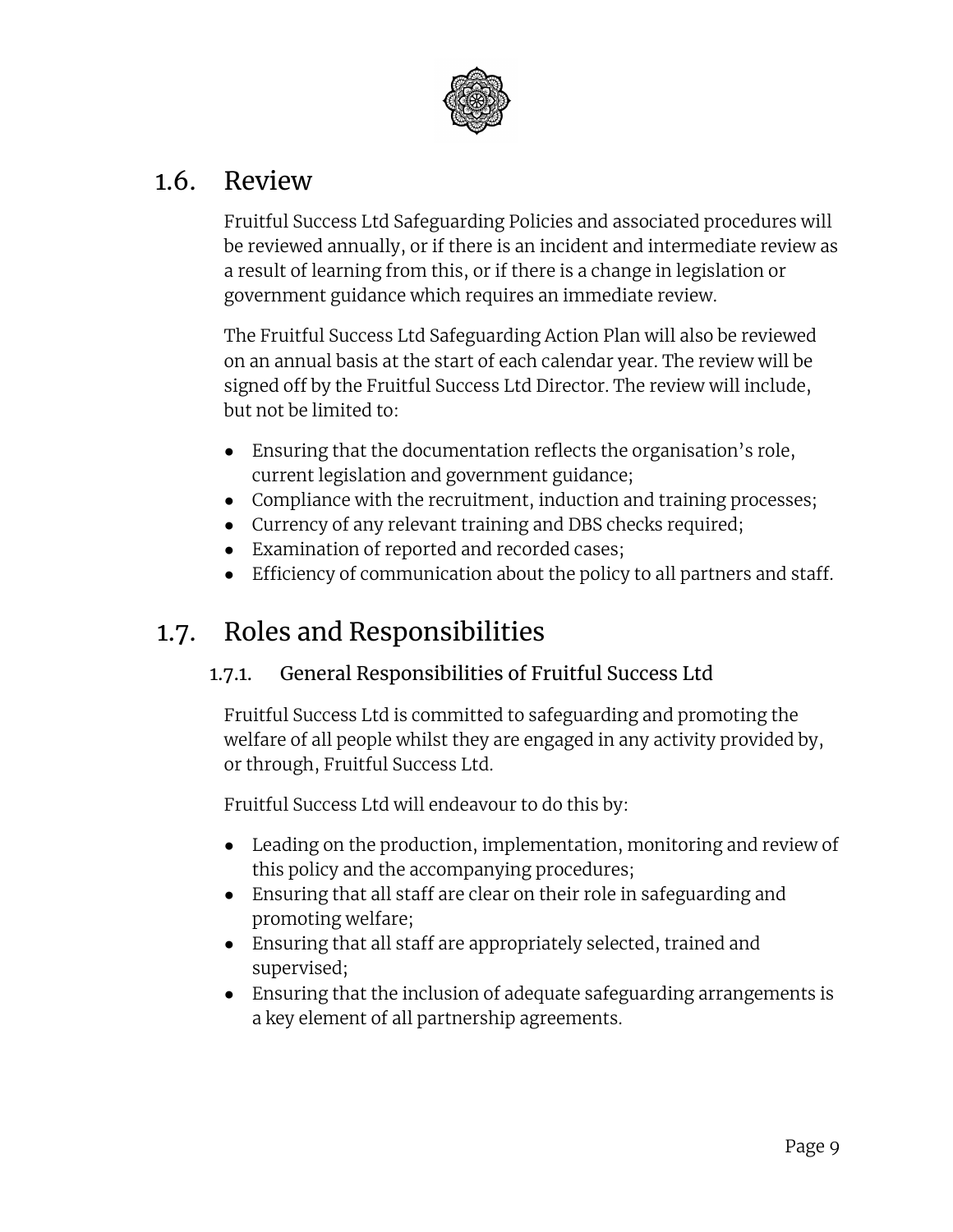

#### <span id="page-9-0"></span>1.7.2. Roles and responsibilities of the Fruitful Success Ltd Board of Management

The Board of Management, as the strategic steering body for Fruitful Success Ltd, will:

- Ensure that safeguarding remains a central principle of the operations and development of the organisation;
- Have strategic accountability for the development of policies for safeguarding and promoting the welfare of adults;
- Have strategic accountability for effective implementation of organisational policies and procedures to safeguard, including those related to safe recruitment;
- Represent the organisation's approach to safeguarding adults at risk and communicate this approach to other organisations as appropriate;
- Maintain a Board of Management Safeguarding Champion who will liaise between the Board and the Lead Safeguarding Officer.

#### <span id="page-9-1"></span>1.7.3. Roles and responsibilities of the Senior Management Team

The Senior Management Team will:

- Oversee arrangements to ensure the organisation fulfils its duty of care towards adults at risk in line with this policy document;
- Contribute to the development of management and implementation of policies for the safeguarding and protection of adults at risk;
- Develop, maintain and review other organisational policies and procedures that contribute to safeguarding, including those related to recruitment, complaints and disciplinary procedures;
- Work collaboratively with external agencies on cases of poor practise or abuse;
- Ensure partner organisations have adequate safeguarding policies and procedures in respect of safeguarding;
- Ensure that the inclusion of adequate safeguarding arrangements is a key element of all commissioning and partnership agreements;
- Represent the organisation's approach to safeguarding and communicate this approach to other organisations, where appropriate;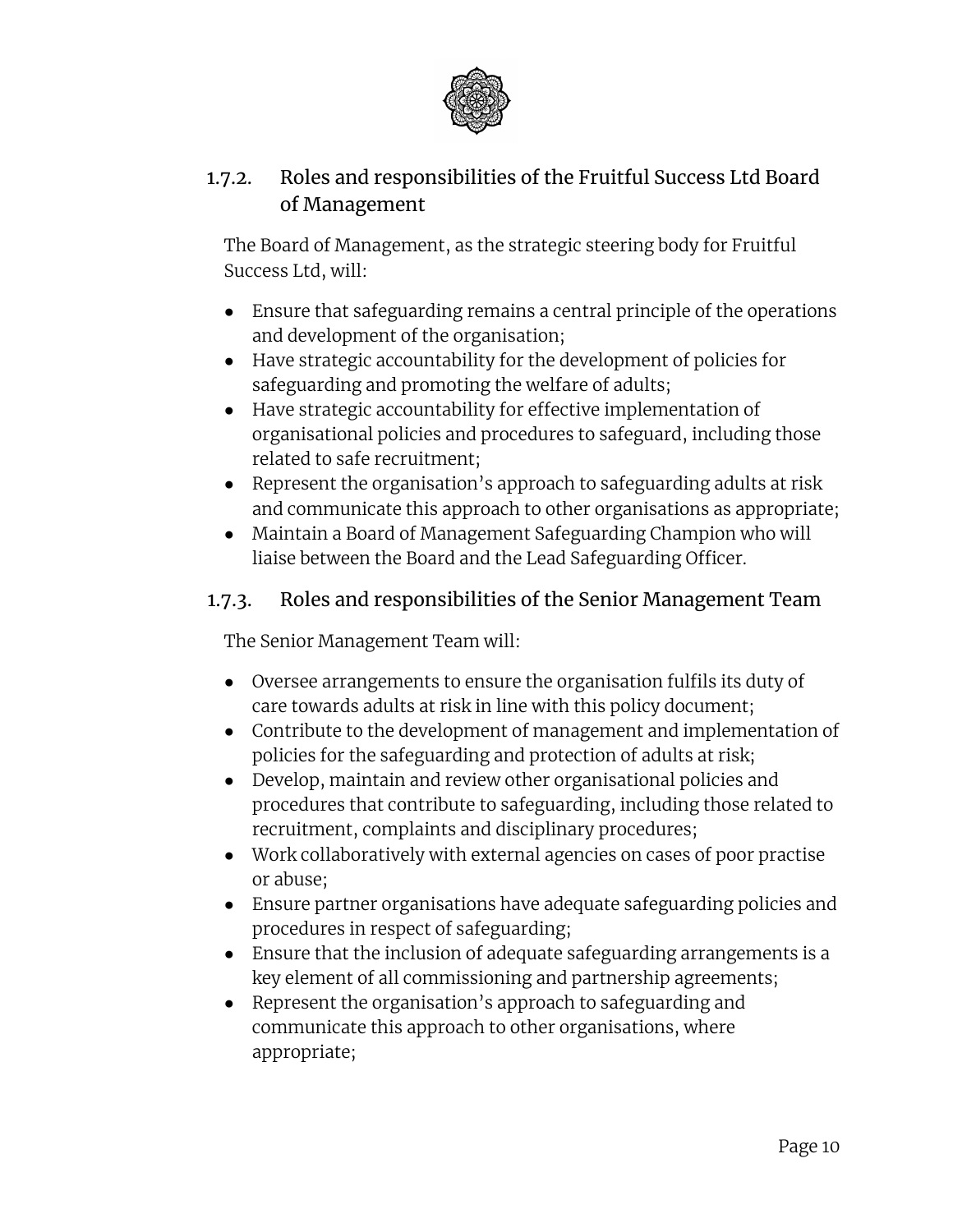

● Ensure that resources are available to support the delivery of the safeguarding action plan and to embed safeguarding within the organisation.

#### <span id="page-10-0"></span>1.7.4. Roles and responsibilities of the Designated Safeguarding Officer

Fruitful Success Ltd will maintain a Lead Designated Safeguarding Officer. The DSO will:

- Lead the development and implementation of the Fruitful Success Ltd approach to safeguarding adults;
- Provide the first point of contact for and respond to any communications and/or concerns regarding safeguarding;
- Work with partners to maintain, develop and review policies and procedures to safeguard vulnerable people in line with Government and legislative guidance;
- Advise staff on the implementation of the Fruitful Success Ltd safeguarding policies and procedures;
- Advise on the development of and implementation of staff training;
- Implement reporting procedures and maintain relevant records in line with the organisational procedure, maintaining confidentiality where appropriate;
- Represent the organisations approach to safeguarding and protecting adults;
- Advise on adequate safeguarding arrangements as a key part of all commissioning and partnership agreements;
- Co-ordinate the dissemination of policy, procedures and resources as appropriate;
- Provide advice and support to Lead Safeguarding Officers within partner organisations;
- Signpost individuals to sources of support during and following an incident, allegation of abuse or complaint.

#### <span id="page-10-1"></span>1.7.5. Roles and responsibilities of Staff

All staff will:

● Be aware of what is meant by safeguarding adults;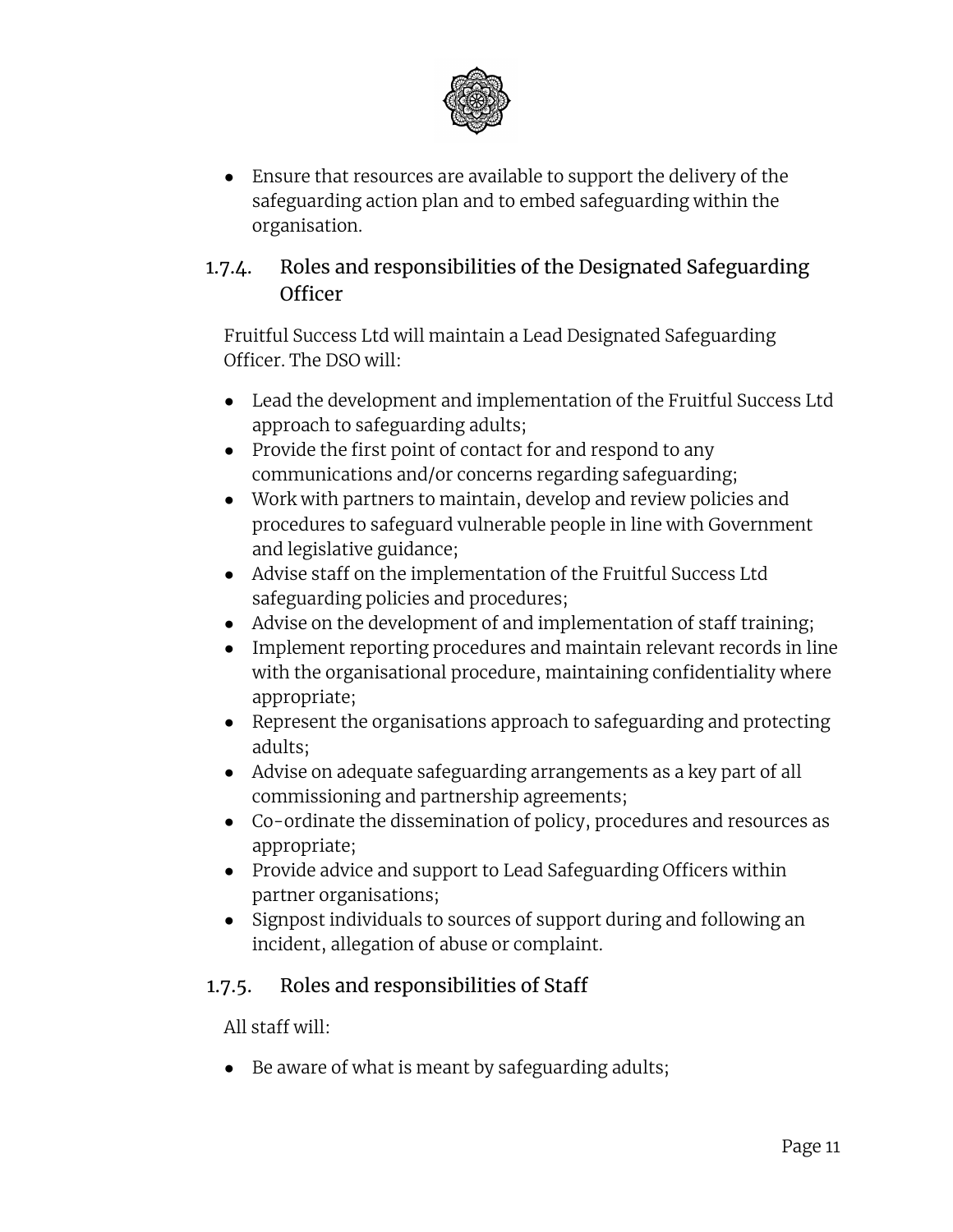

- Be alert to the risks that individual abusers, or potential abusers my pose;
- Demonstrate knowledge of Fruitful Success Ltd's policies and procedures and how to apply these in practise;
- Report all concerns in line with the organisation's procedures;
- Ensure that the inclusion of adequate safeguarding arrangements is a key element of commissioning and partnership agreements, where these are relevant;
- Represent the organisation's approach to safeguarding and protecting adults and communicate this approach to partners.

#### <span id="page-11-0"></span>1.7.6. Roles and responsibilities of the Board of Management Safeguarding Champion

- To support the Lead Safeguarding Officer and/or Deputy Safeguarding Officer(s) in their promotion and delivery of the Fruitful Success Ltd Annual Safeguarding Plan;
- To receive from the Lead Safeguarding Officer regular reports on progress of the action plan;
- To present to the Board the annual report (from the LSO) and any appropriate information in between;
- To ensure that Safeguarding is included in an agenda item at Board meetings;
- To ensure that the Board takes safeguarding issues into consideration when making decisions;
- To help ensure all Board members are up to date with relevant safeguarding training.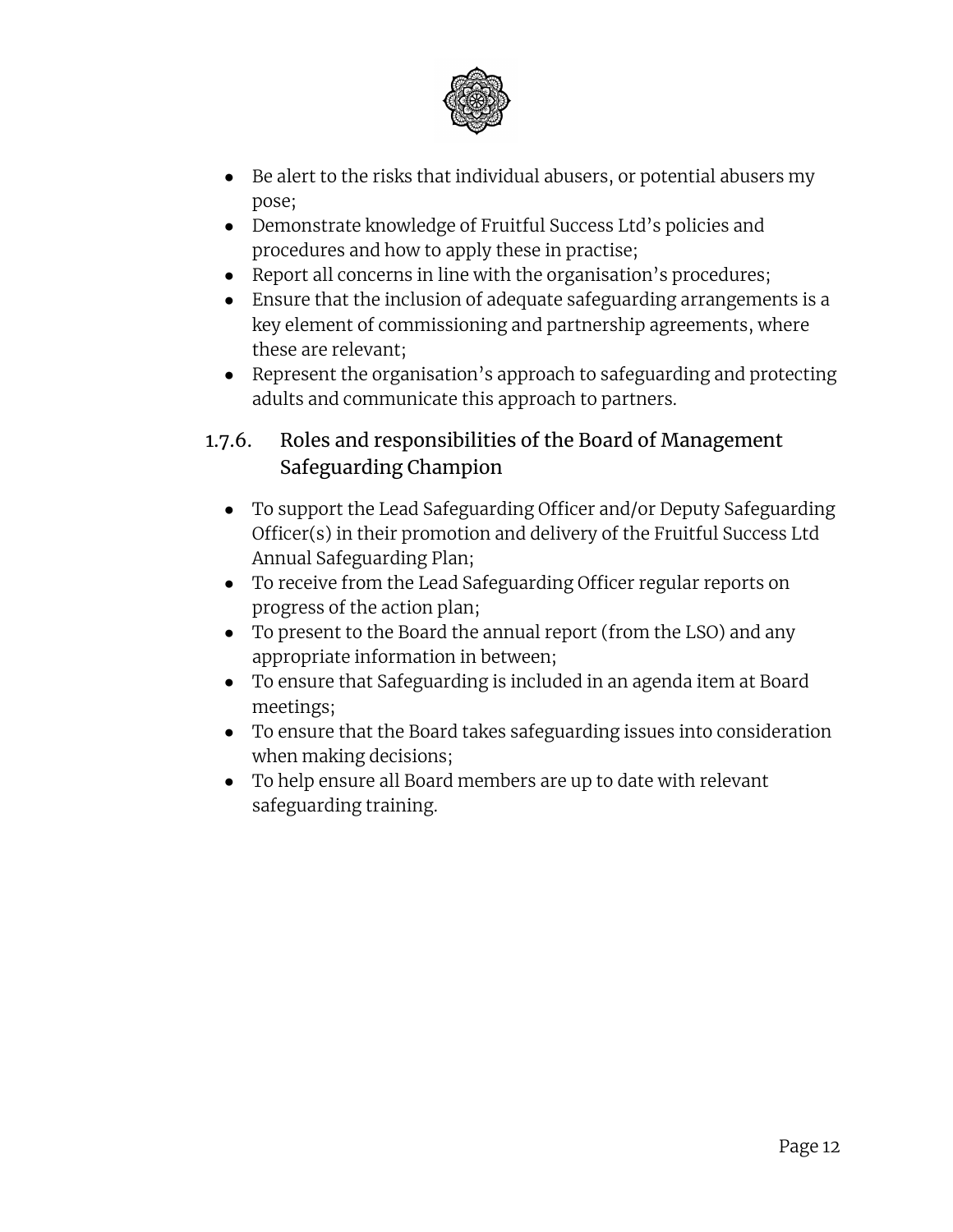

# <span id="page-12-0"></span>2. Procedures

# <span id="page-12-1"></span>2.1. Recruitment, Deployment and Training of Staff

It is vital that all reasonable steps are taken to prevent unsuitable people from working with anyone who is vulnerable to abuse.

#### <span id="page-12-2"></span>2.1.1. Staff Recruitment

Recruitment procedures for Fruitful Success Ltd staff will include:

- For eligible and/or required posts, an appropriate level Disclosure and Barring Service (DBS) check. Should these not be completed before employment commences, a risk assessment will be undertaken and the necessary safeguards put in place;
- A risk assessment undertaken on any positive disclosure or reference information;
- Personal identification should be requested, e.g. valid passport or driving license with photo.

Recruitment adverts should reference the organisation's commitment to safeguarding and state requirement for DBS checking and references, if appropriate.

#### <span id="page-12-3"></span>2.1.2. Pre-employment Interview

Potential employees will be required to undertake an interview carried out to acceptable protocol including:

- A check that the application form has been completed in full, including sections on criminal records and self-disclosures. Any gaps or inconsistencies in employment history should be identified;
- Any relevant qualifications should be substantiated;
- The job requirements and responsibilities should be clarified to the candidate.

#### <span id="page-12-4"></span>2.1.3. Induction and Training

It should be clearly recognised that pre-employment checks are only part of the process. It is important that the recruitment and selection process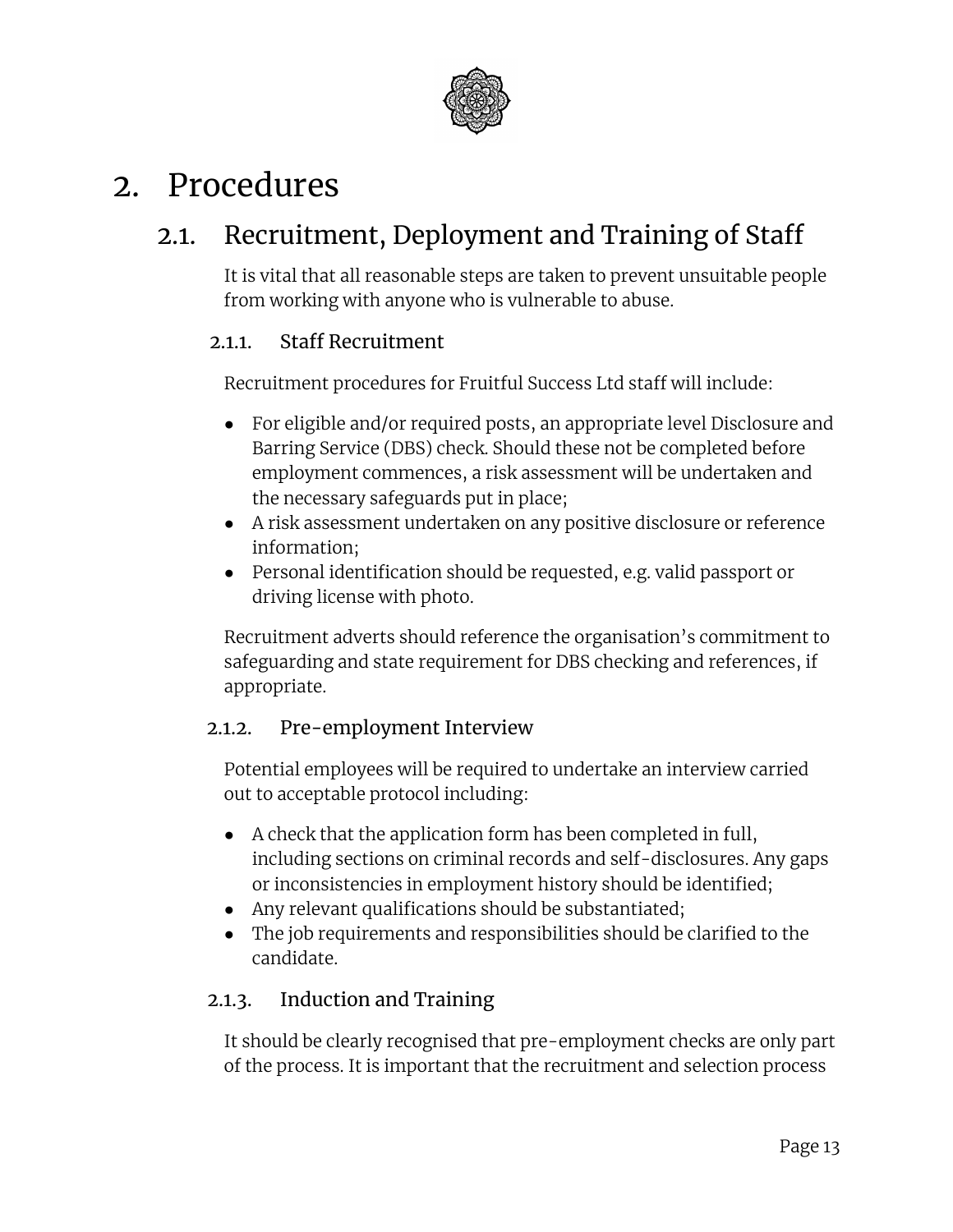

is followed by a needs analysis as part of the induction process and then provision for appropriate training.

All staff will undergo an induction process, a part of which will familiarise them with safeguarding policies, associated procedures, and their specific responsibilities.

All staff are to be provided with opportunities to learn about how to recognise and respond to safeguarding concerns. Assistance will be provided to ensure that individuals can access appropriate basic awareness courses.

Staff with designated responsibilities in relation to safeguarding will have a written job description for that role and will be provided with relevant training to enable them to develop the necessary skills and knowledge, and to have regular opportunities to update their knowledge and understanding.

Fruitful Success Ltd Safeguarding Officers will attend the Designated Safeguarding Lead Children and Adults course, plus any other relevant safeguarding adults training deemed required and appropriate by Fruitful Success Ltd.

Any members of staff whose role specifically requires working with adults at risk will also be provided with relevant training.

Training and/or written guidance on safer recruitment practice will be provided for those responsible for recruiting, selecting and deploying staff. Training should also include guidance and help for staff to recognise additional vulnerability of some people based around:

- Race
- Gender
- Age
- Religion
- Disability
- Sexual orientation
- Social background
- Culture
- Mental health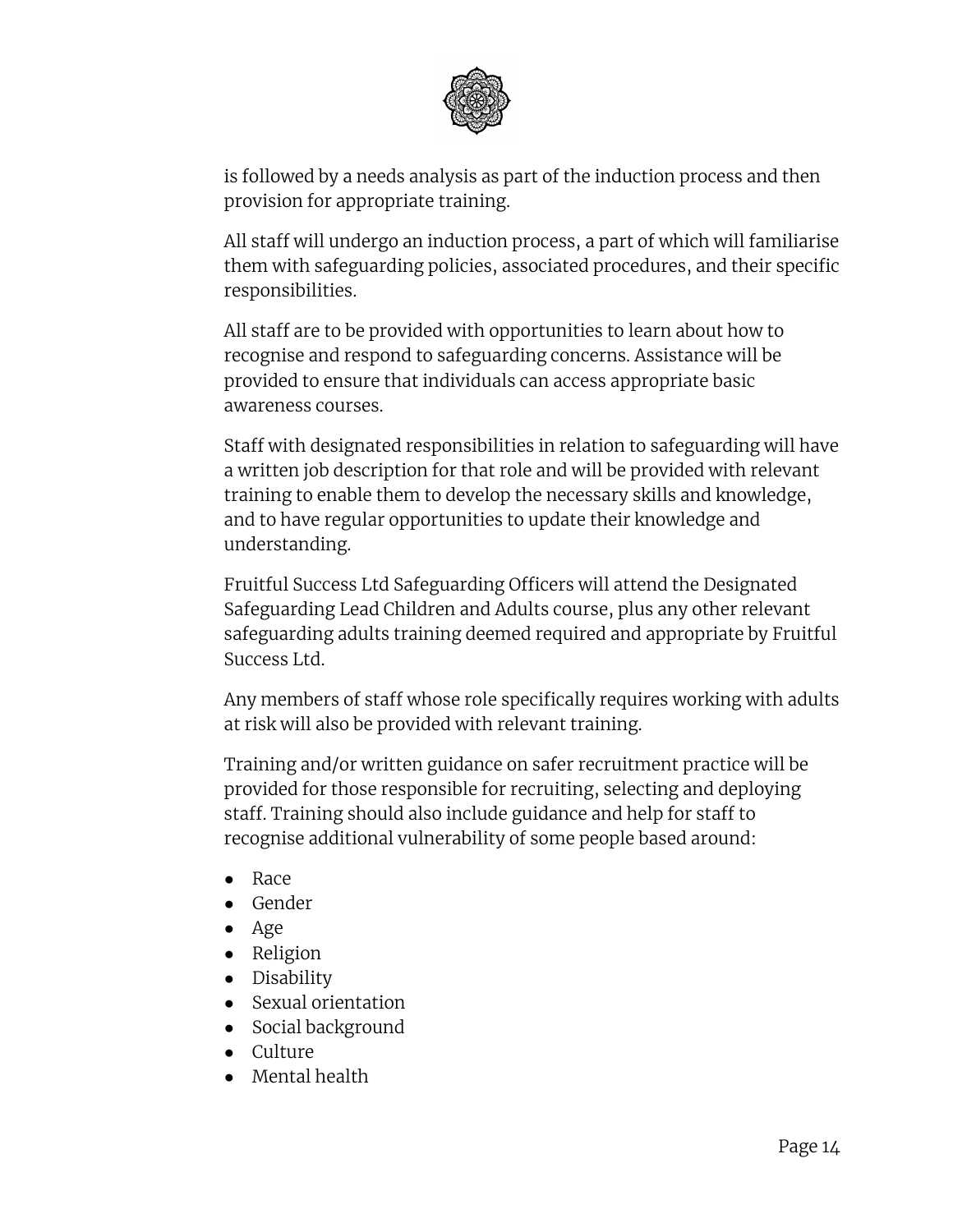

#### <span id="page-14-0"></span>2.1.4. Mentoring and Review

A record will be kept of relevant staff training and required DBS checks, etc. This will be reviewed as part of the safeguarding annual review.

Any training or checking needs that are identified will be reported to the individual's line manager for implementation.

# <span id="page-14-1"></span>2.2. Recognition of Abuse and Poor Practise

Even for those experienced in working with abuse it is still not always easy to recognise a situation where abuse may be occurring. Staff working within classes are not expected to be experts at recognising abuse. They do, however, still have a responsibility to report any concerns about the safety and welfare of other people, or about any individuals who may pose a threat.

Poor practise is a term often used to describe behaviour that fails to follow codes of conduct and ethics. Often, this may not be a deliberate action and/or constitute abuse as such, but it is still an issue that needs to be addressed as it could have a detrimental effect. Concerns about poor practise should be reported in the same way as abuse.

#### <span id="page-14-2"></span>2.2.1. Abuse

The dictionary definition of abuse refers to the use or treatment of something (person, item, substance, concept, idea or vocabulary) that is harmful. It can be classed by target or type of abuse.

Abuse is a serious term and often conjures up images of physical harm and physical evidence, like bruising, cuts, abrasions, fractures, etc. However, harm can be caused in many different, often quite subtle ways. For example:

- Using stereotypes and degrading language;
- Using overfamiliar or inappropriate terms;
- Undermining someone's confidence;
- Ignoring their wishes;
- Poking fun at the conditions some people live with;
- Treating people by their condition and not as individuals living with a condition;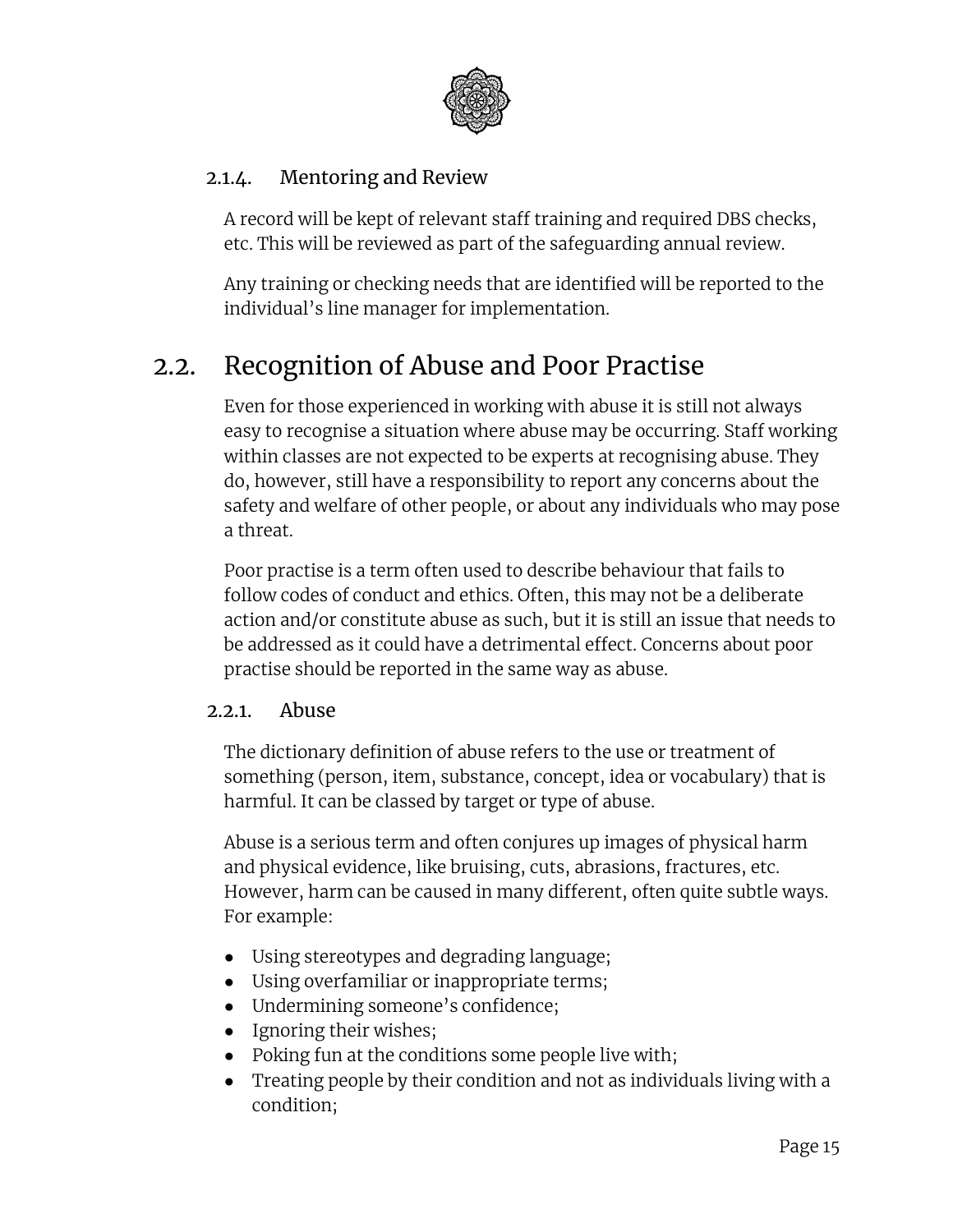

- Restricting an individual's liberty or choices;
- Making decisions for someone without their knowledge/permission.

#### <span id="page-15-0"></span>2.2.2. Types of Abuse and Neglect

Definitions from the Care Act 2014 include:

- **Self-neglect** this covers a wide range of behaviour. Neglecting to care for one's personal hygiene, health or surroundings, and includes behaviour such as hoarding. This could be an individual whose appearance becomes unkempt, does not wear suitable attire and demonstrates deterioration in hygiene.
- **● Modern slavery** encompasses slavery, human trafficking, forced-labour and domestic servitude. Traffickers and slave masters use whatever means they have at their disposal to coerce, deceive and force individuals into a life of abuse, servitude and inhuman treatment. For example, it may be noticed that an individual has been missing from attendance and is not responding to communications where they could reasonably be expected to.
- **● Domestic abuse** including psychological, physical, sexual, financial and emotional abuse. It also includes so-called "honour" based violence. A power imbalance may be noticed between a participant and a family member. For example, a participant with Downs Syndrome may be looking quiet and withdrawn when a family member comes to collect them from sessions, in contrast to their personal assistant whom they greet with a smile.
- **● Discriminatory** discrimination is abuse that centres on a difference or perceived difference, particularly with respect to race, gender or disability or any of the protected characterstics of the Equality Act, e.g. this could be the harassing of a club member because they are, or are perceived to be, transgender.
- **Organisational abuse** including neglect and poor care practice within an institution or specific care setting, such as a hospital or care home, or in relation to care provided in one's own home. This may range from one-off incidents to an on-going ill-treatment. It can be through neglect or poor professional practice as a result of the structure, policies, processes and practices within an organisation.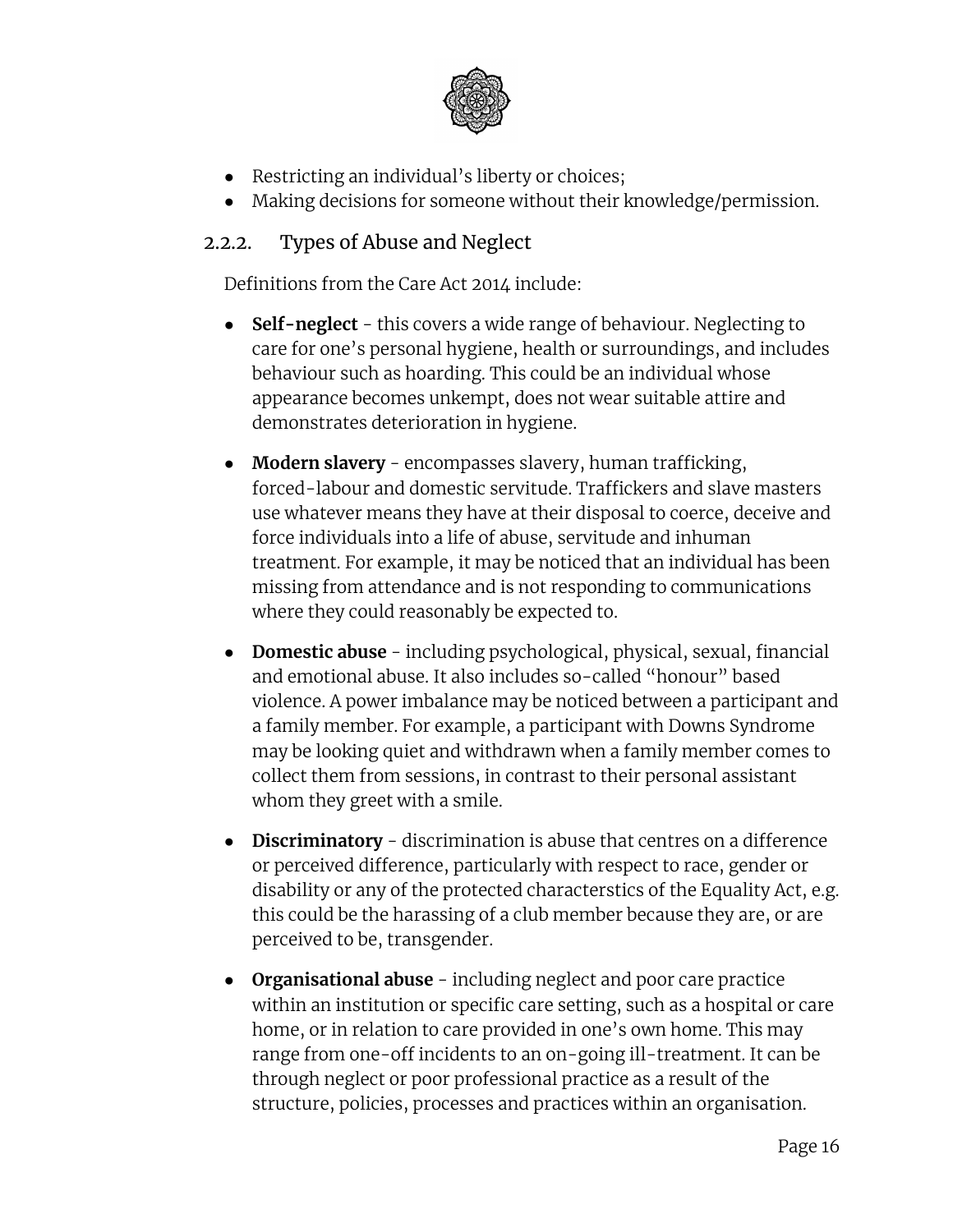

- **Physical abuse** includes hitting, slapping, pushing, kicking, misuse of medication, restraint or inappropriate sanctions.
- **Sexual abuse** including rape, indecent exposure, sexual harassment, inappropriate looking or touching, sexual teasing or innuendo, sexual photography, subjection to pornography or witnessing sexual acts, sexual assualt or sexual acts to which the adult has not consented or was pressured into consenting.
- **Financial or Material abuse** including theft, fraud, internet scamming, coercion in relation to an adult's financial affairs or arrangements, including in connection with wills, property, inheritance or financial transactions, or the misuse or misappropriation of property, possessions or benefits. For example, someone taking the possessions of another person who suffers from dementia.
- **Neglect** including ignoring medical or physical care needs, failure to provide access to appropriate health or social care or educational services, the withholding of the necessities for life, such as medication, adequate nutrition and heating.
- **● Emotional or Psychological abuse** this includes threats of harm or abandonment, deprivation of contact, humiliation, blaming, controlling, intimidation, coercion, harassment, verbal abuse, isolation or withdrawal from services or supportive networks.

Not included in the Care Act 2014 but also relevant:

**● Cyberbullying** - this occurs when someone repeatedly makes fun of another person online or repeatedly picks on another person through emails, text messages, or other messaging platforms, or uses online forums with the intention of harming, damaging, humiliating or isolating another person. It can be used to carry out many different types of bullying (such as racist bullying, homophobic bullying, or bullying related to special educational needs and disabilities). Instead of the perpetrator carrying out the bullying face-to-face, they use technology as a means to do it. Cyberbullying can constitute the criminal offence of harassment.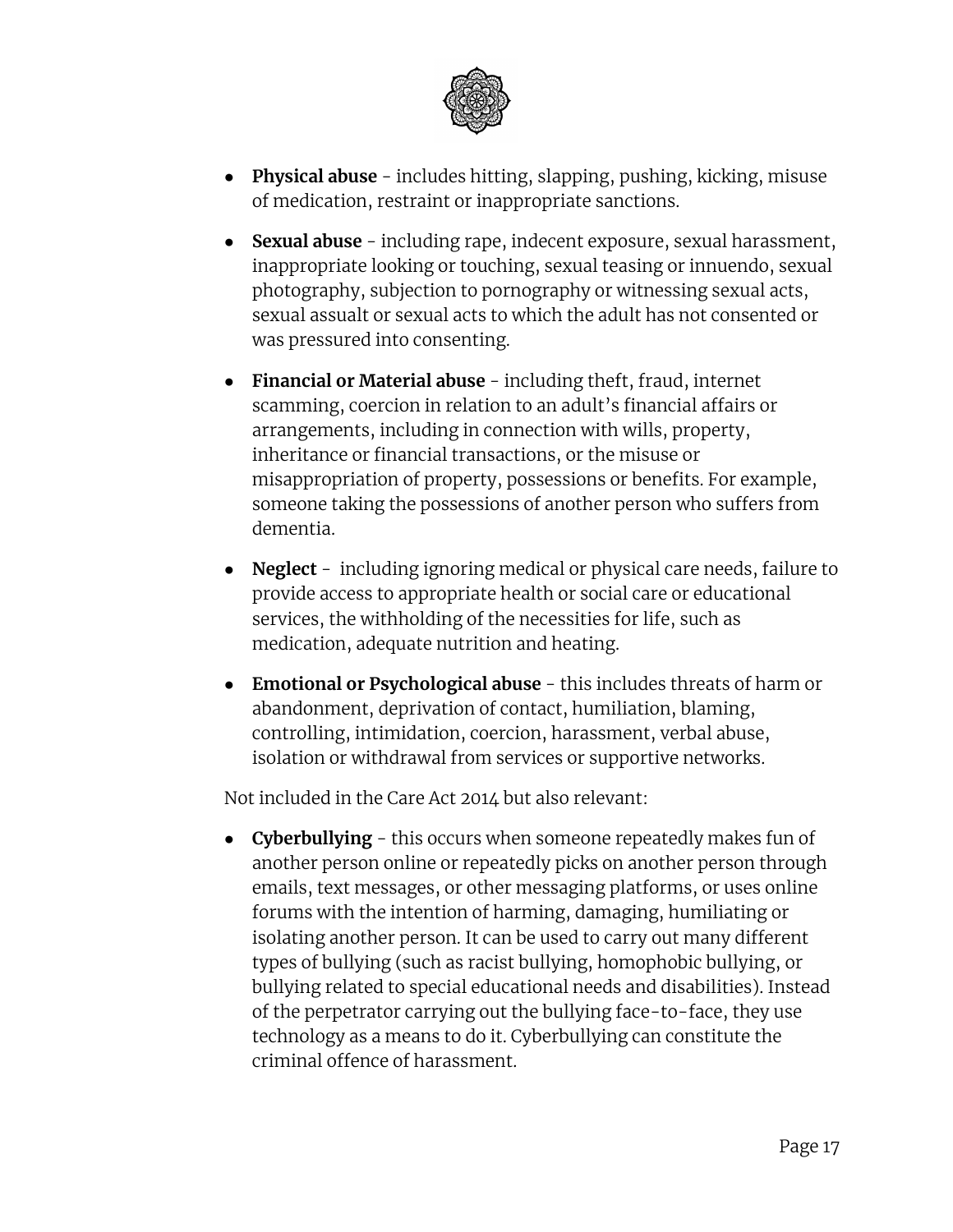

- **Forced marriage** forced marriage is a term used to describe a marriage in which one or both parties are married without their consent or against their will. A forced marriage differs from an arranged marriage, in which both parties consent to the assistance of a third-party in identifying a spouse. The Anti-Social Behaviour Crime and Policing Act 2014 makes it a criminal offence to force someone to marry.
- **Mate Crime** a "mate crime" as defined by the Safety Net Project is when vulnerable people are befriended by members of the community who go on to exploit and take advantage of them. It may not be an illegal act, but still has a negative effect on the individual. Mate Crime is carried out by someone the adult knows and it often happens in private.
- **Radicalisation** the aim of those engaged in radicalisation is to attract people to their reasoning, embed extreme views and often to persuade vulnerable individuals of the legitimacy of a cause. This may be direct through a personal relationship or through the use of social media.

#### <span id="page-17-0"></span>2.2.3. Signs and indicators of Abuse and Neglect

Abuse can take place in any context and by all manner of perpetrators. Staff may suspect that an individual is being abused or neglected outside of the class setting. There are many signs and indicators that may suggest abuse or neglect, including:

- Unexplained bruises or injuries or lack of medical attention when an injury is present;
- Person has belongings or money going missing;
- Person is not attending/no longer enjoying their sessions;
- Someone losing or gaining weight/an unkempt appearance;
- A change in behaviour or confidence of a person;
- Self-harm;
- Feat of a particular group or individual;
- Disclosure, i.e. informing another person.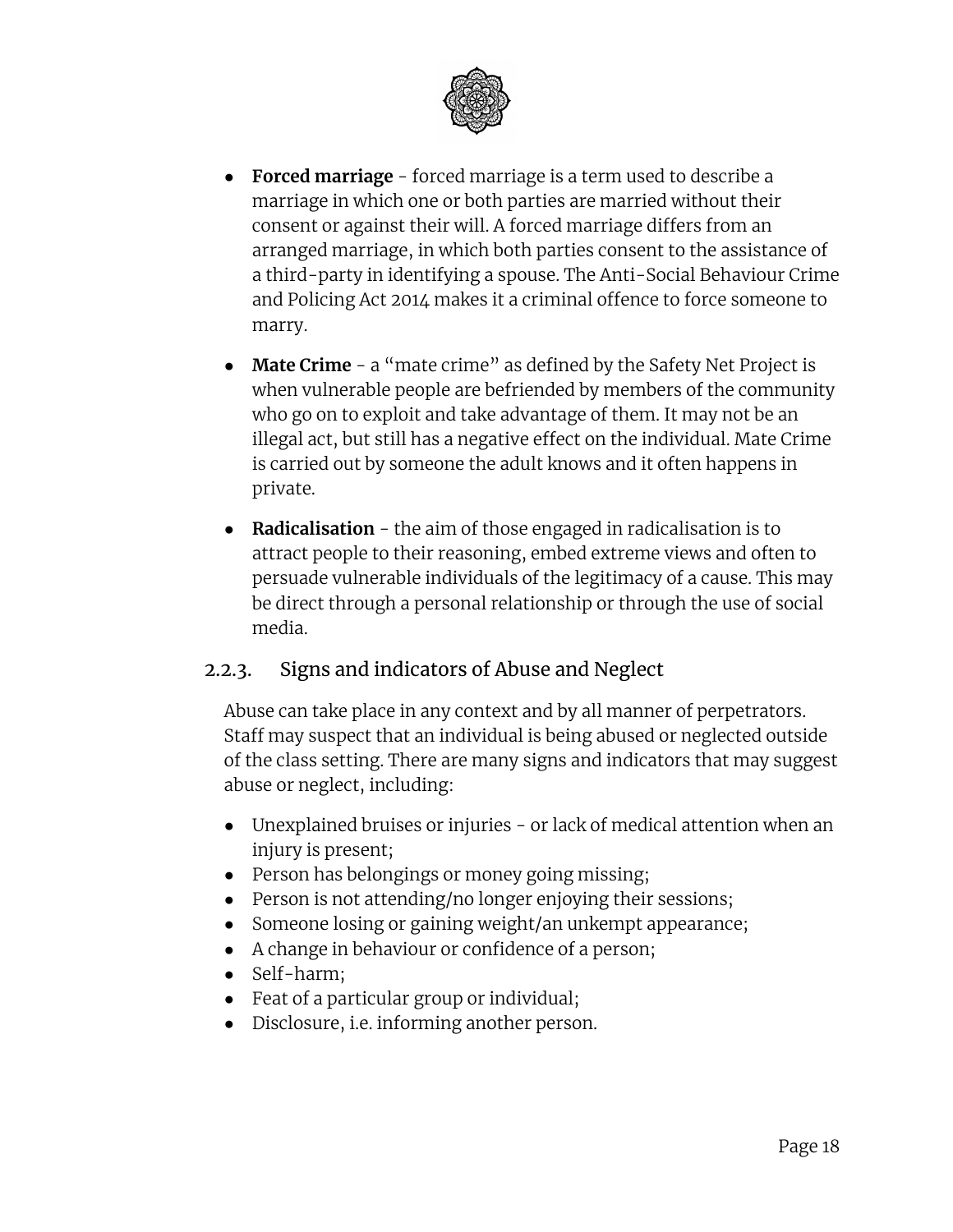

# <span id="page-18-0"></span>2.3. Responding to concerns

It is not the responsibility of those working for Fruitful Success Ltd to individually decide whether abuse or poor practice is occuring. However, it is the responsibility of all to report any concerns to the appropriate agencies.

The extremely sensitive nature of issues regarding abuse should be understood by all along with the need for appropriate confidentiality.

Concerns about possible abuse can arise through:

- A direct **disclosure** of poor practice/abuse;
- An **allegation** of poor practice/abuse;
- A **suspicion** that poor practice/abuse may have taken place based on other signs or indicators.

If someone indicates that they may be being abused or information or observations made give rise to concerns, the response should be immediate. The procedures that have been developed to deal with allegations of suspicions about abuse are based on the fundamental principle that the welfare of all participants is paramount.

#### <span id="page-18-1"></span>2.3.1. General Response

Immediate action should be taken if concerns arise about the safety and welfare of any individuals. In incidents of disclosure, the person receiving the information should:

- React calmly and do not try to resolve the issue yourself;
- Listen carefully to all the information that is disclosed;
- Where appropriate, ask open questions to establish clarity of what is being disclosed whilst taking great care not to ask leading questions and not pry into intimate details, ensuring the person does not feel they are being interrogated;
- Ensure the safety of the person if they need immediate medical treatment, call an ambulance. If there is immediate danger, call the police;
- Discuss with the person the situation of confidentiality. The victim may not wish the information to be passed on further. However, other people may also be at risk unless the situation is dealt with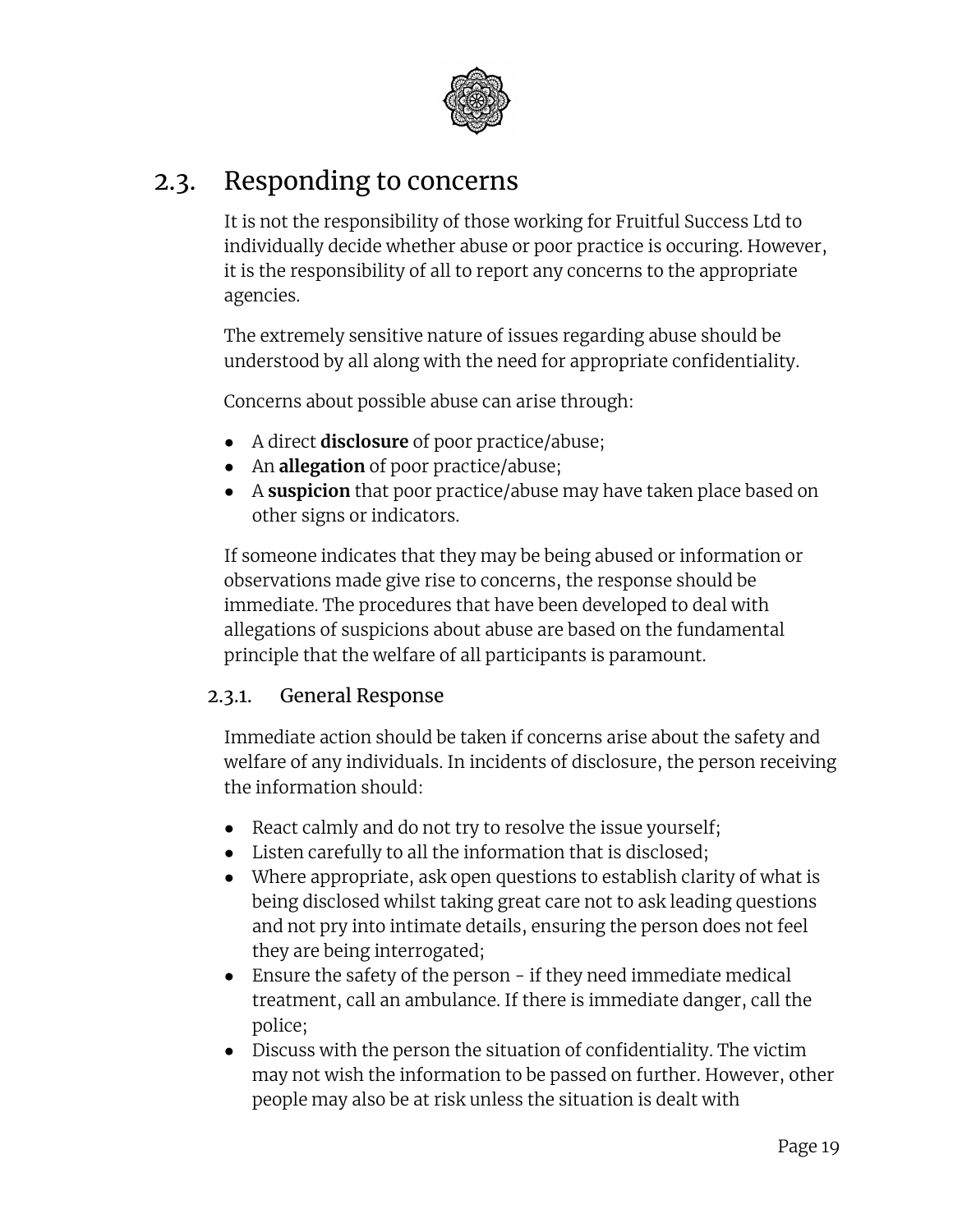

appropriately. As long as it does not increase the risk to the individual, you should explain to them that it is your duty to share your concerns with the appropriate people, i.e. the Designated Safeguarding Officer.

#### <span id="page-19-0"></span>2.3.2. Staff response to disclosure, complaint or concern

Any staff member who receives a disclosure, complaint, or concern should report this to a Designated Safeguarding Officer (DSO) as soon as possible.

The DSO will take action to forward the details to the relevant professional body.

If a DSO cannot be contacted and there is immediate concern, contact should be made directly with the local authority Social Care team, or where immediate risk of harm is suspected, contact the police.

The next steps are as follows:

- A Report Form should be completed either with the DSO or passed to the DSO as soon as possible;
- The DSO will contact the appropriate part or professional body (Police or Social Care);
- The DSO will record the details of the response;
- Where a report has been made, written or verbal, to a professional body, the DSO will follow up to confirm that the information has been received;
- Where advice is given to a third-party to contact statutory services, the DSO should also follow up to confirm what action has been taken by the third-party.

#### <span id="page-19-1"></span>2.3.3. Confidentiality and storage of information

Any confidential information must be stored securely. Confidentiality must be maintained for all concerned and access limited to designated people, in accordance with the Data Protection Act 2018 and the General Data Protection Regulations. Information should only be distributed on a need to know basis. The people designated to receive information are:

- Fruitful Success Ltd's Designated Safeguarding Officers;
- Appropriate Social Care personnel;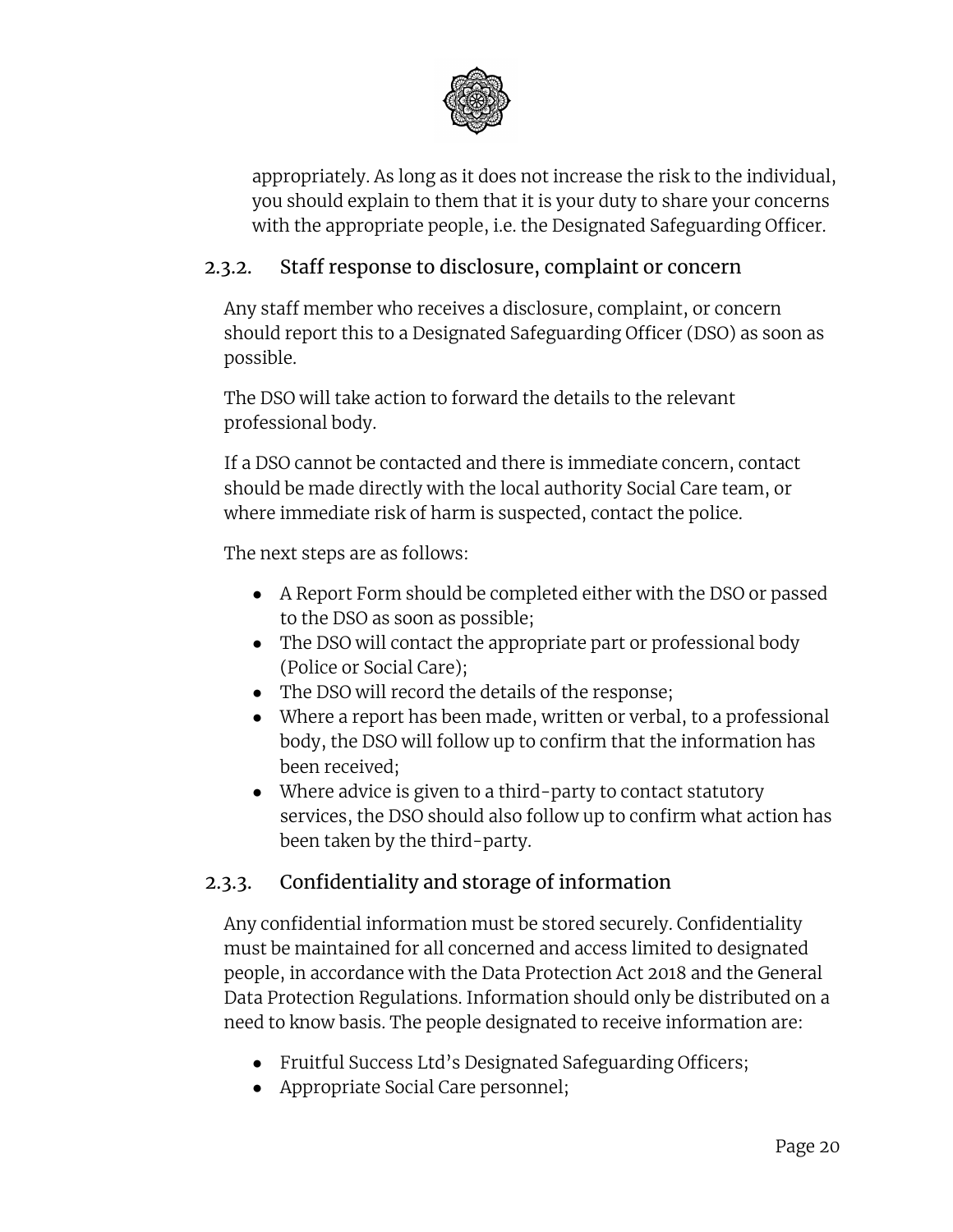

- The Police;
- The person making the allegation;
- The alleged abuser (and parents if the alleged abuser is a child)

#### <span id="page-20-0"></span>2.3.4. Responding to suspicions about staff

Staff, for this purpose, includes anyone working on behalf of Fruitful Success Ltd in a paid or voluntary capacity.

Having reviewed the situation, the DSO will discuss with the Board of Management Safeguarding Champion (and if required with statutory agencies) and will make a decision as to whether the matter should be referred for external investigation to Social Services or if the incident can be dealt with internally, e.g. a failure to observe good practice.

#### <span id="page-20-1"></span>2.3.5. Responding to allegations against staff

The following steps should be followed when an allegation is made against a Fruitful Success Ltd member of staff:

- Concerns should be reported to the DSO and an Incident Report Form completed;
- Any allegation that may be related to a staff member must be reported immediately by the DSO to the Board of Management Safeguarding Champion. (Note: if the allegation also concerns a child or young person, the DSO will also notify the Local Authority Designated Officer within 1 working day of the incident report);
- The staff member may need to be suspended from work whilst the matter is being investigated according to the existing disciplinary procedures operated by Fruitful Success Ltd. Any action taken will be in consultation with statutory agencies. Where this is deemed necessary, consideration should be given as to whether the accused is allowed to access potentially incriminating evidence, or devices that may contain this;
- Suspension will not be automatic and the decision will take into account the relevant circumstances and advice from statutory agencies;
- The reinstatement of an individual will follow procedures operated by Fruitful Success Ltd following the conclusion of any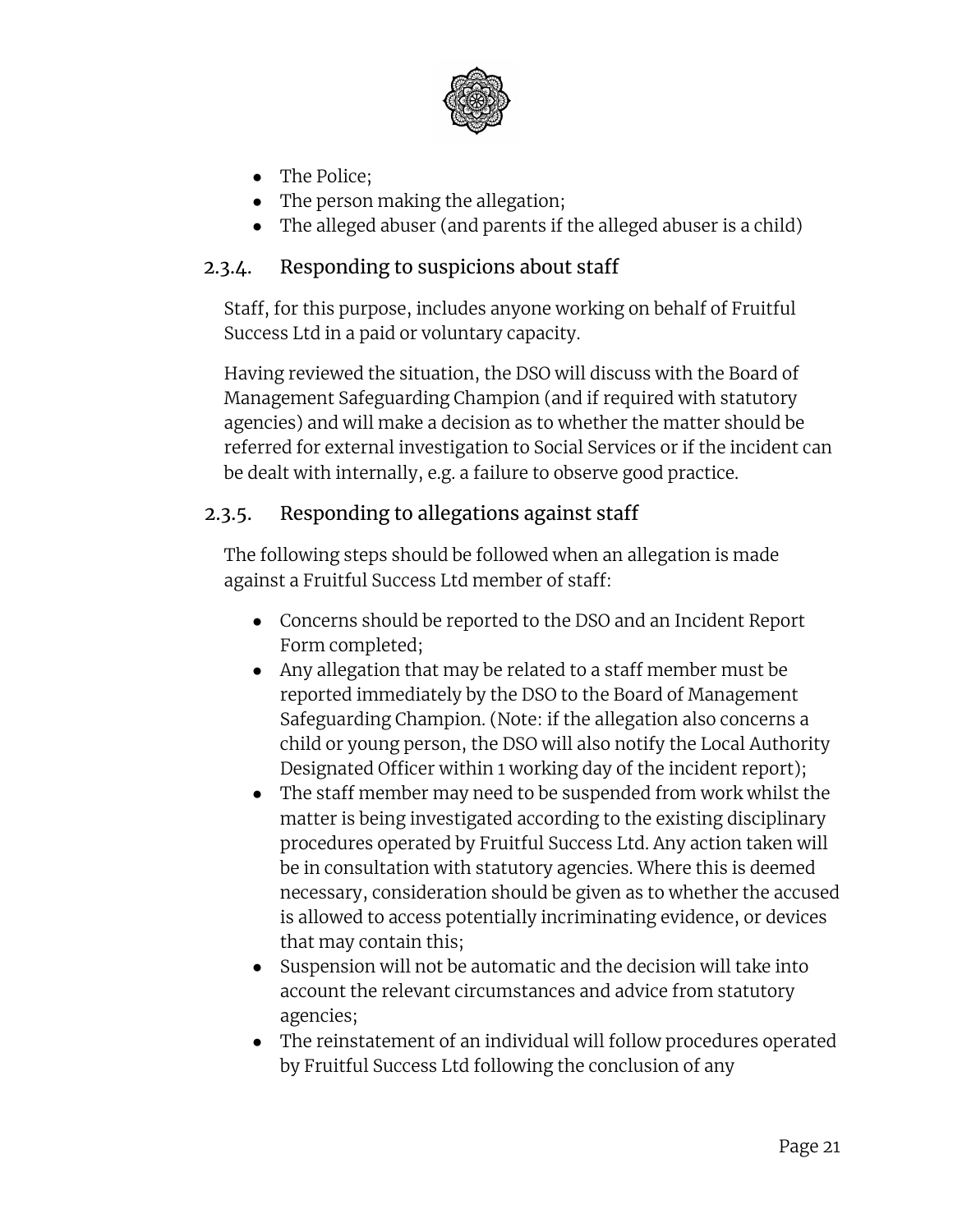

investigations (both internal and external) and an assessment of all available relevant information.

#### <span id="page-21-0"></span>2.3.6. Support for the reporter of suspected abuse

A variety of feelings and concerns may be generated by the discovery that a member of staff is, or may be, abusing another person and this may raise concerns amongst other staff members.

Fruitful Success Ltd will fully support all staff and protect anyone who in good faith and without malicious intent reports their concerns about a colleague's practice or the possibility that a person may be being abused.

Details of disciplinary and grievance procedures are available through the Fruitful Success Ltd Grievance Procedures..

Advice on whistleblowing is available through the Fruitful Success Ltd Whistleblowing Policy.

#### <span id="page-21-1"></span>2.3.7. Types of investigation

When there is a complaint of abuse against a member of staff, the following types of investigation may occur:

- Criminal/Police;
- Safeguarding Social Services/Police;
- Internal.

There is also a possibility that civil proceedings could be initiated by the alleged victim, by an advocate, or indeed the person who has been accused.

#### <span id="page-21-2"></span>2.3.8. Allegations of previous abuse

There are situations that may arise where an allegation of abuse is made some time after the event has taken place. This may be months or, on occasion, even years afterwards. Where an allegation such as this is made, the allegation should still be investigated as other people could potentially be at risk from the accused. Procedures for investigation will remain the same.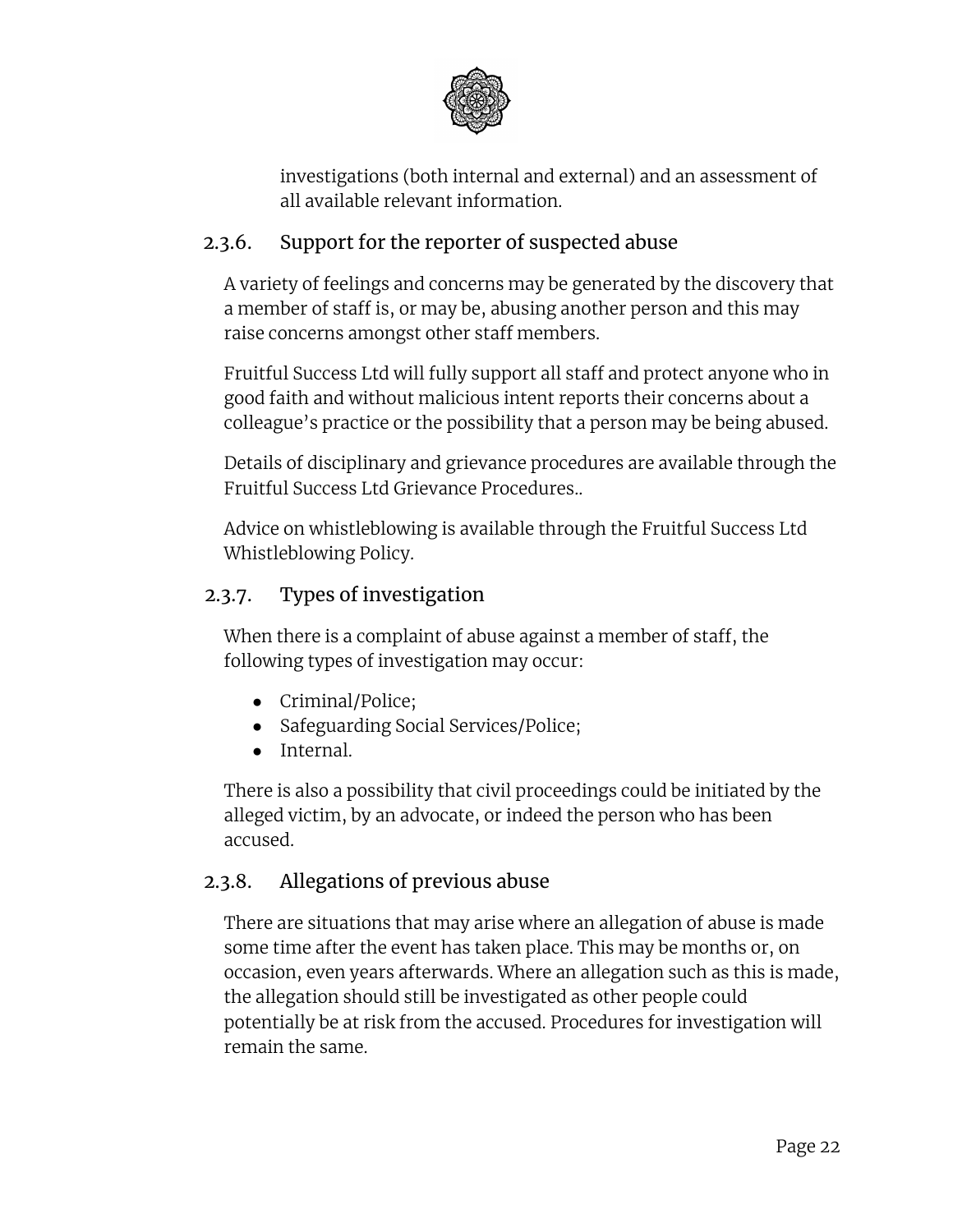

### <span id="page-22-0"></span>Appendix 1 - Useful Contacts

<span id="page-22-1"></span>Fruitful Success Ltd Safeguarding Contacts

#### **Lead Designated Safeguarding Officer**

Lisa Murphy-Brown Email: [lisa.murphybrown@fruitfulsuccess.com](mailto:lisa.murphybrown@fruitfulsuccess.com)

#### **Board of Management Safeguarding Champion**

David Johnson Email: [david.johnson@fruitfulsuccess.com](mailto:david.johnson@fruitfulsuccess.com) Tel: 07599 075722

#### <span id="page-22-2"></span>Other useful contacts

**AskSal** Safeguarding Adults Helpline Tel: 0808 801 0345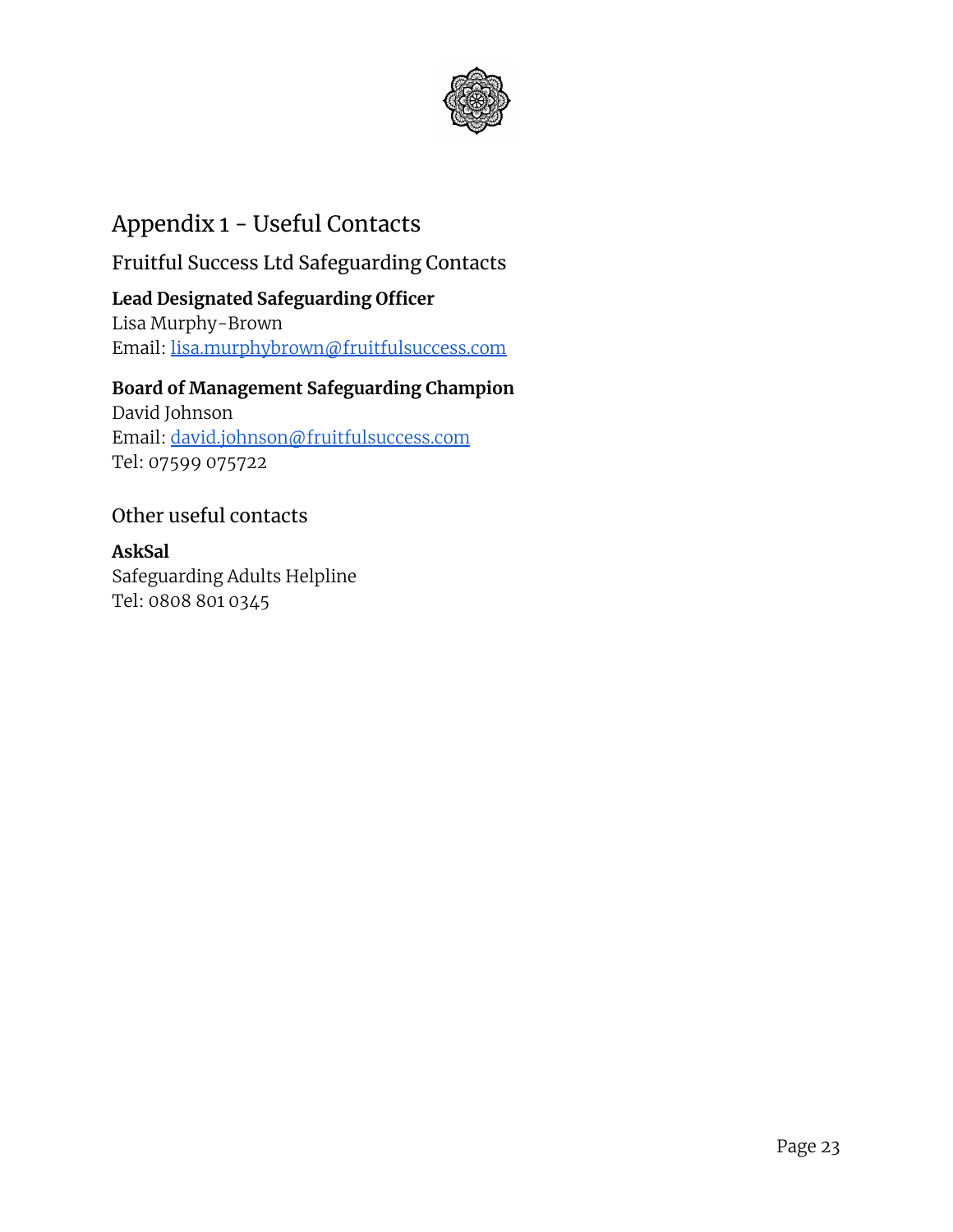

### <span id="page-23-0"></span>Appendix 2 - Dealing with concerns and disclosure for Staff



Remember to involve the adult at risk throughout the process wherever possible and gain consent for any referrals to social care if the person has capacity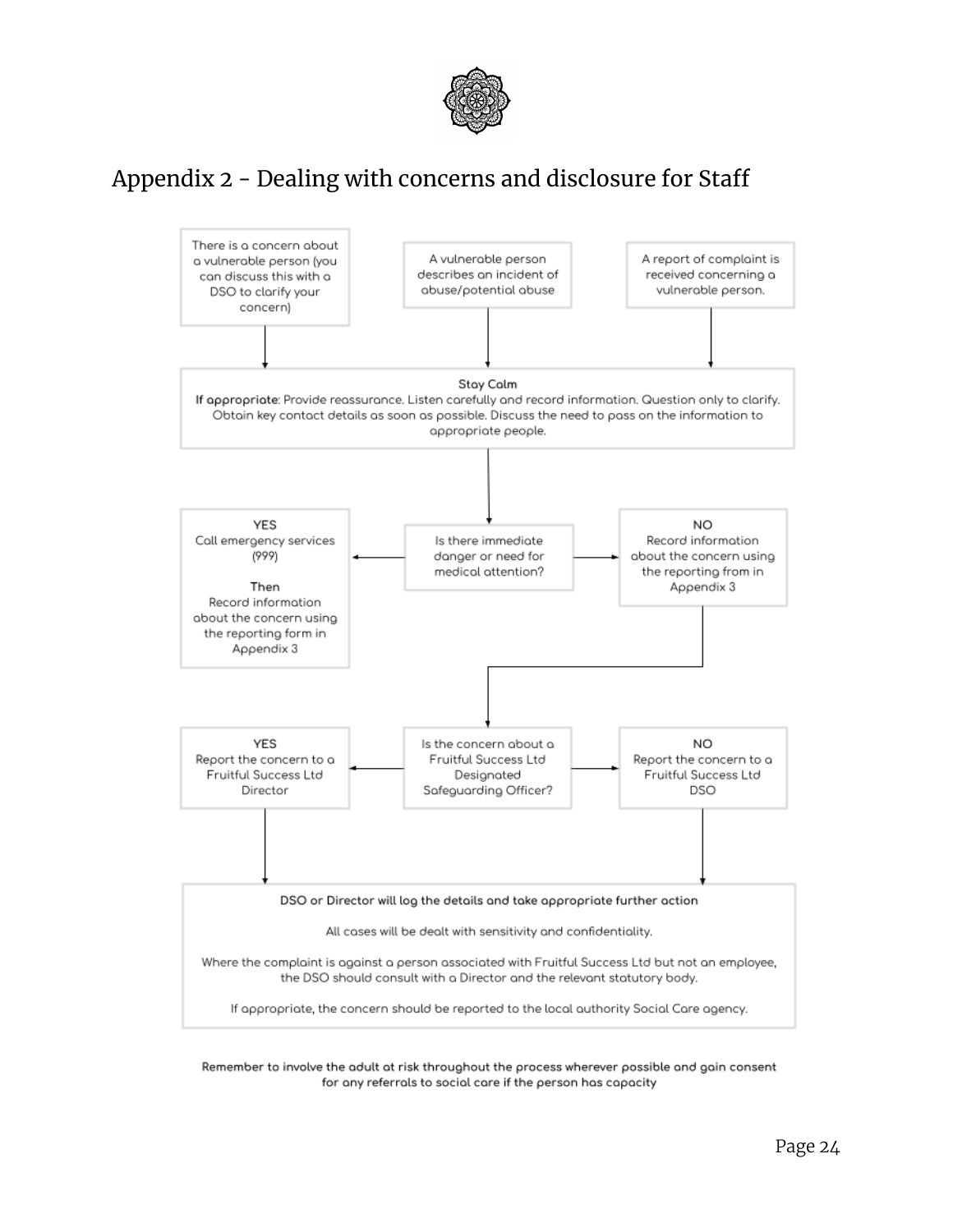

### <span id="page-24-0"></span>Appendix 3 - Dealing with safeguarding calls or messages for Staff

#### <span id="page-24-1"></span>Received by telephone or verbally

The call should be passed immediately to a DSO. Do not transfer the call, as you may inadvertently cut the caller off. If no DSO is available, use the form below to record details:

| Time of call | Date of call/report | <b>Taken by</b> |
|--------------|---------------------|-----------------|
|              |                     |                 |

| Caller/reporter's details                                                                                            |                                                 |  |
|----------------------------------------------------------------------------------------------------------------------|-------------------------------------------------|--|
| Name                                                                                                                 |                                                 |  |
| Contact Number                                                                                                       |                                                 |  |
| Relationship to person(s) at risk                                                                                    |                                                 |  |
| Person(s) at risk details                                                                                            |                                                 |  |
| Name                                                                                                                 |                                                 |  |
| Address/Location                                                                                                     |                                                 |  |
| Are they aware of your concern?                                                                                      |                                                 |  |
| Details of concerns/incident                                                                                         |                                                 |  |
| Questions to ask:<br>What has happened?<br>Why are you concerned?<br>Where did this happen?<br>When did this happen? |                                                 |  |
| Has anyone else been informed?                                                                                       | (Detail who)                                    |  |
| Is there any immediate danger?                                                                                       | If yes, advise to call emergency services (999) |  |